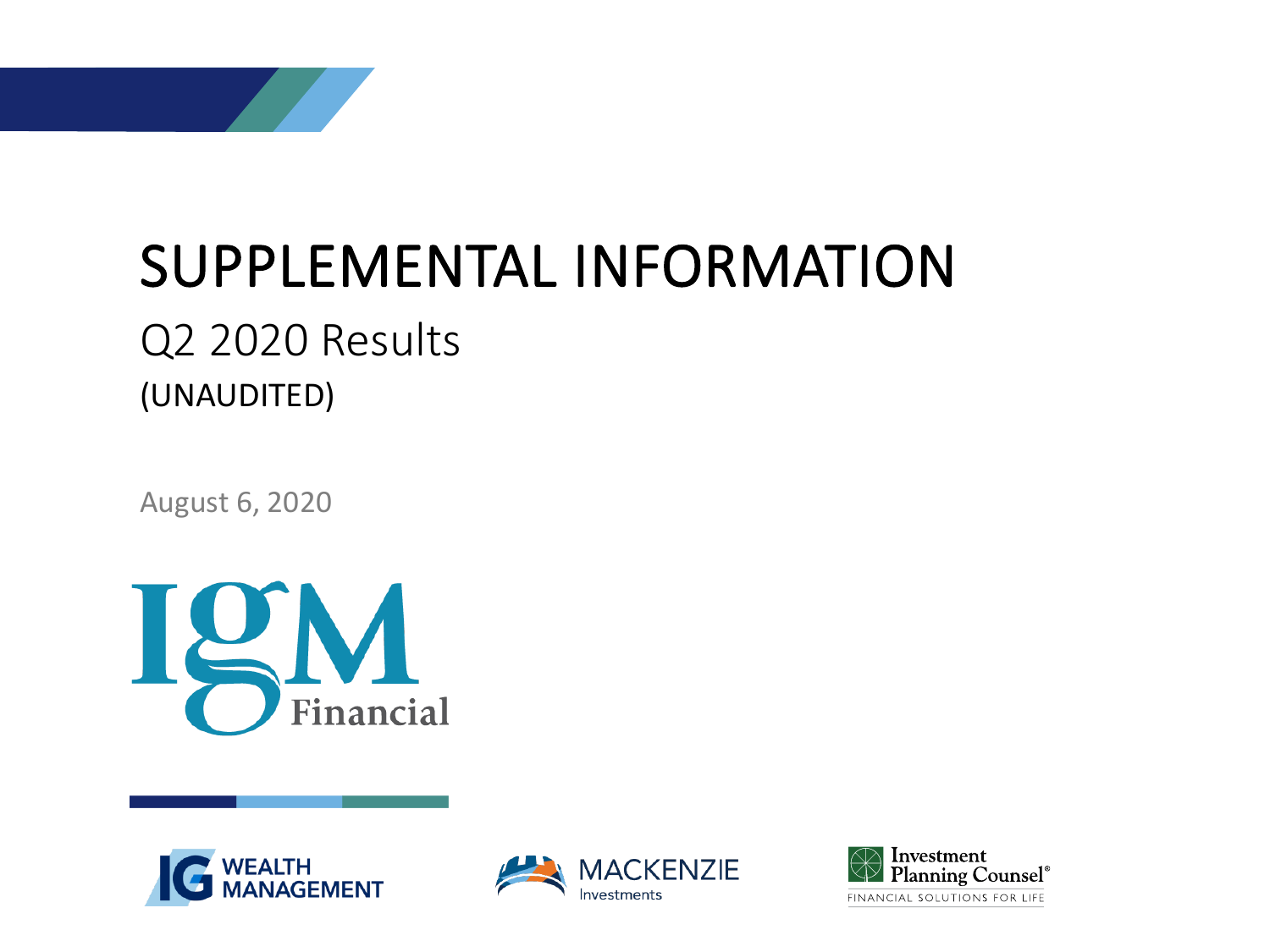## Notes to Users

### **Cautionary Note on Financial Information**

• The financial information in this document is not audited and should be read in conjunction with both the Consolidated Financial Statements and Management's Discussion and Analysis (MD&A) for the three and six months ended June 30, 2020 as well as the IGM Financial Inc. 2019 Annual Report, all of which are available on the Company's website at [www.igmfinancial.com.](http://www.igmfinancial.com/)

### **Non-IFRS Financial Measures and Additional IFRS Measures**

- Net earnings available to common shareholders, which is an additional measure in accordance with IFRS, may be subdivided into two components consisting of:
	- Adjusted net earnings available to common shareholders; and
	- Other items, which include the after-tax impact of any item that management considers to be of a non-recurring nature or that could make the periodover-period comparison of results from operations less meaningful.
- "Adjusted net earnings available to common shareholders", "adjusted diluted earnings per share" (EPS) and "adjusted return on average common equity" (ROE) are non-IFRS financial measures which are used to provide management and investors with additional measures to assess earnings performance. These non-IFRS financial measures do not have standard meanings prescribed by IFRS and may not be directly comparable to similar measures used by other companies.
- "Earnings before interest and taxes" (EBIT), "earnings before interest, taxes, depreciation and amortization before sales commissions" (EBITDA before sales commissions) and "earnings before interest, taxes, depreciation and amortization after sales commissions" (EBITDA after sales commissions) are also non-IFRS financial measures. EBIT, EBITDA before sales commissions and EBITDA after sales commissions are alternative measures of performance utilized by management, investors and investment analysts to evaluate and analyze the Company's results. EBITDA before sales commissions excludes all mutual fund sales commissions and is comparable to prior periods. EBITDA after sales commissions includes all sales commissions and highlights aggregate cash flows. Other items of a non-recurring nature, or that could make the period-overperiod comparison of results from operations less meaningful, are further excluded to arrive at EBITDA before sales commissions and EBITDA after sales commissions. These non-IFRS financial measures do not have standard meanings prescribed by IFRS and may not be directly comparable to similar measures used by other companies.
- "Earnings before income taxes" and "net earnings available to common shareholders" are additional IFRS measures which are used to provide management and investors with additional measures to assess earnings performance. These measures are considered additional IFRS measures as they are in addition to the minimum line items required by IFRS and are relevant to an understanding of the entity's financial performance.
- We refer you to the MD&A for reconciliation of non-IFRS financial measures to measures prescribed by IFRS.



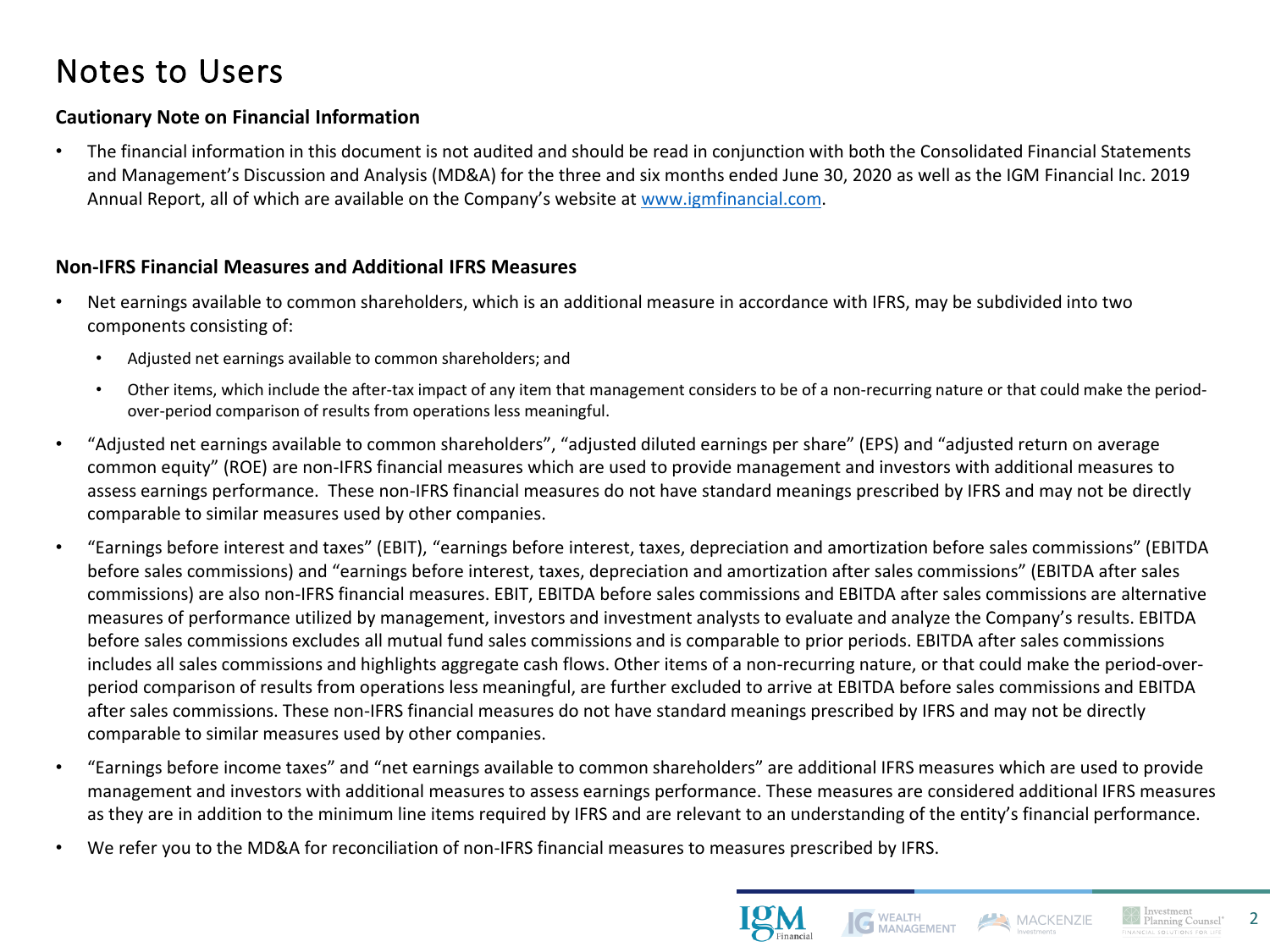### Notes to Users

### **Changes in Accounting Policies**

- On January 1, 2019 the Company adopted IFRS 16 Leases.
	- The adoption of IFRS 16 resulted in the recognition of a right-of-use asset related to the Company's property leases and a corresponding lease obligation. Previously, the Company expensed total lease payments in non-commission expense. Under IFRS 16, lease related expenses are recognized as amortization in non-commission expense and interest in interest expense (Note 2 to the Consolidated Financial Statements)
		- IFRS 16 impacts EBITDA as the expenses are now categorized as amortization and interest expenses, which are excluded from EBITDA. Previously, the cash payments were expensed and included within EBITDA.
	- The cumulative impact from the Company's application of IFRS 16 has resulted in an after tax decrease to opening retained earnings of \$5.6 million (\$7.5 million before tax) as at January 1, 2019.

### **Other items**

- Other items for the three month period ending December 31, 2019 consisted of :
	- After-tax charges of \$9.2 million representing the Company's proportionate share in Great-West Lifeco Inc.'s adjustments related to the revaluation of a deferred tax asset, restructuring costs and the net gain on the Scottish Friendly transaction.
- Other items for the three month period ending June 30, 2019 consisted of :
	- An after-tax loss of \$8.0 million representing the Company's proportionate share in Great-West Lifeco Inc.'s loss on the sale of substantially all of its United States individual life insurance and annuity business.
- Other items for the three month period ending September 30, 2018 consisted of :
	- Restructuring and other charges of \$16.7 million after-tax (\$22.7 million pre-tax) resulting from the re-engineering of North American equity offerings and associated personnel changes, as well as other initiatives to improve the Company's offerings and operational effectiveness.
	- A premium of \$7.8 million after-tax (\$10.7 million pre-tax) paid on the early redemption of the \$375 million 7.35% debentures on August 10, 2018.



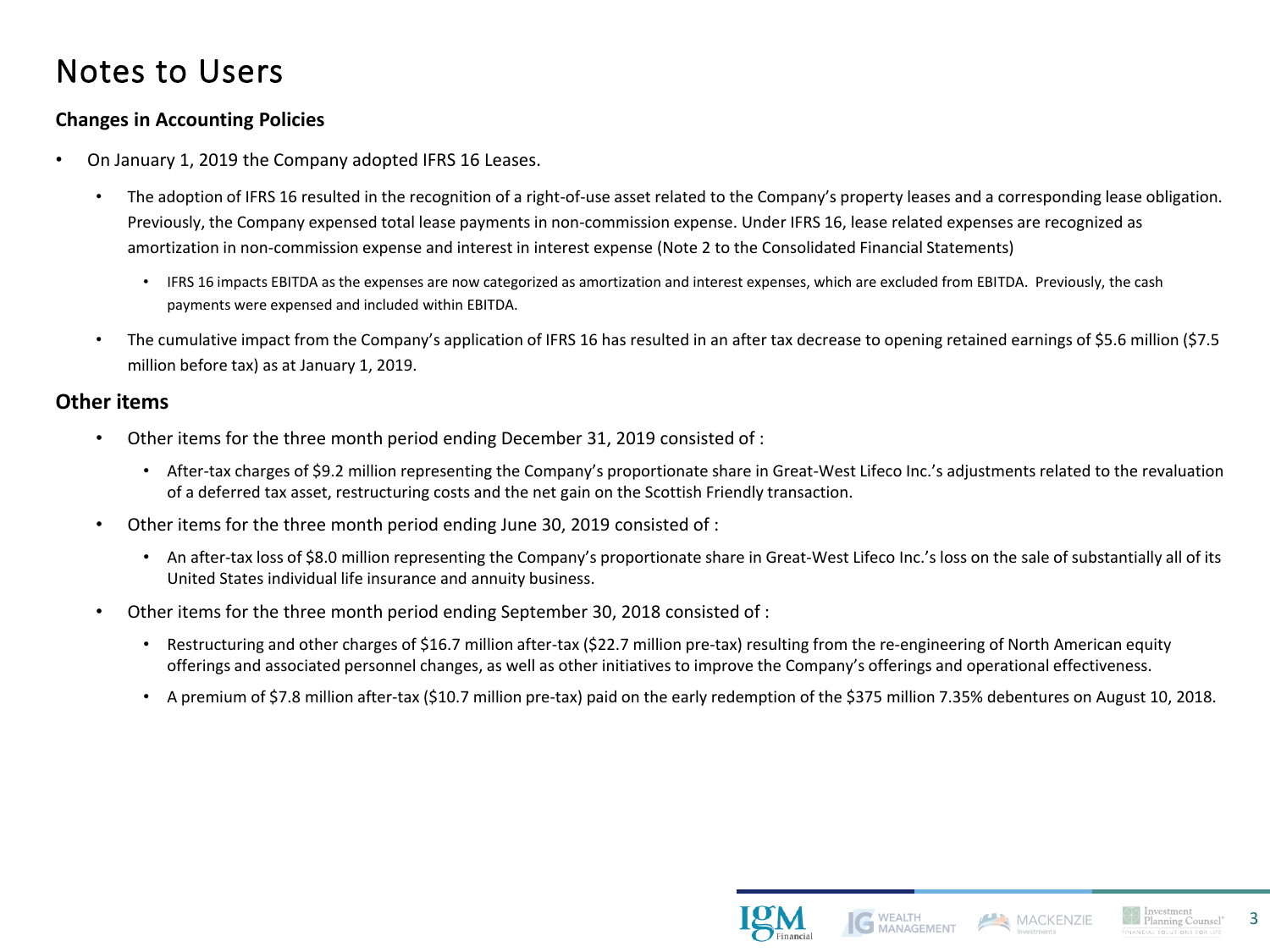## Consolidated Statements of Earnings

All figures 000's, unless otherwise noted

|                                                        | Year    | 2018           | 2018      | 2018           | 2019           | 2019    | 2019    | 2019           | 2020         | 2020    |
|--------------------------------------------------------|---------|----------------|-----------|----------------|----------------|---------|---------|----------------|--------------|---------|
|                                                        | Quarter | $\overline{2}$ | 3         | $\overline{4}$ | $\overline{1}$ | 2       | 3       | $\overline{4}$ | $\mathbf{1}$ | 2       |
| <b>Consolidated statements of earnings</b>             |         |                |           |                |                |         |         |                |              |         |
| Revenues                                               |         |                |           |                |                |         |         |                |              |         |
| Management and advisory fees                           |         | 562,781        | 573,825   | 545,975        | 545,224        | 567,422 | 574,083 | 581,231        | 562,079      | 539,977 |
| Administration fees                                    |         | 107,123        | 109,054   | 103,382        | 101,699        | 104,128 | 104,433 | 104,197        | 101,883      | 96,405  |
| <b>Distribution fees</b>                               |         | 89,897         | 93,344    | 94,345         | 89,274         | 94,235  | 91,075  | 93,452         | 88,570       | 80,508  |
| Net investment income and other                        |         | 18,577         | 15,974    | 13,168         | 20,233         | 17,859  | 17,580  | 21,256         | 9,486        | 15,228  |
| Proportionate share of associates' earnings            |         | 37,583         | 39,793    | 34,602         | 32,650         | 28,264  | 28,902  | 32,609         | 20,045       | 43,379  |
|                                                        |         | 815,961        | 831,990   | 791,472        | 789,080        | 811,908 | 816,073 | 832,745        | 782,063      | 775,497 |
| Expenses                                               |         |                |           |                |                |         |         |                |              |         |
| Commission                                             |         | 270,164        | 270,073   | 272,308        | 274,666        | 275,853 | 272,367 | 278,279        | 269,984      | 256,764 |
| Non-commission                                         |         | 252,627        | 245,918   | 269,034        | 274,438        | 259,651 | 254,257 | 266,043        | 275,862      | 259,860 |
|                                                        |         | 522,791        | 515,991   | 541,342        | 549,104        | 535,504 | 526,624 | 544,322        | 545,846      | 516,624 |
| Adjusted earnings before interest and taxes            |         | 293,170        | 315,999   | 250,130        | 239,976        | 276,404 | 289,449 | 288,423        | 236,217      | 258,873 |
| Interest                                               |         | 28,770         | 27,023    | 24,122         | 25,216         | 27,648  | 27,764  | 27,758         | 27,307       | 27,470  |
| Adjusted earnings before income taxes                  |         | 264,400        | 288,976   | 226,008        | 214.760        | 248,756 | 261,685 | 260,665        | 208,910      | 231,403 |
| Income taxes                                           |         | 58,483         | 64,091    | 43,874         | 45,044         | 55,632  | 59,208  | 59,835         | 48,034       | 47,861  |
| Adjusted net earnings                                  |         | 205,917        | 224,885   | 182,134        | 169,716        | 193,124 | 202,477 | 200,830        | 160,876      | 183,542 |
| Perpetual preferred share dividends                    |         | (2, 212)       | (2, 213)  | (2, 212)       | (2, 213)       |         |         |                |              |         |
| Adjusted net earnings available to common shareholders |         | 203,705        | 222,672   | 179,922        | 167,503        | 193,124 | 202,477 | 200,830        | 160,876      | 183,542 |
| Other items <sup>(1)</sup>                             |         |                | (24, 519) |                |                | (8,000) |         | (9,200)        |              |         |
| Net earnings available to common shareholders          |         | 203,705        | 198,153   | 179,922        | 167,503        | 185,124 | 202,477 | 191,630        | 160,876      | 183,542 |
| Average number of common shares                        |         |                |           |                |                |         |         |                |              |         |
| <b>Basic</b>                                           |         | 240,810        | 240,829   | 240,861        | 240,941        | 238,968 | 238,266 | 238,282        | 238,302      | 238,308 |
| Diluted                                                |         | 240,993        | 240,966   | 240,888        | 240,941        | 239,060 | 238,371 | 238,489        | 238,316      | 238,308 |
| Adjusted net earnings per common share (in cents)      |         |                |           |                |                |         |         |                |              |         |
| <b>Basic</b>                                           |         | 85             | 92        | 75             | 70             | 81      | 85      | 84             | 68           | 77      |
| Diluted                                                |         | 85             | 92        | 75             | 70             | 81      | 85      | 84             | 68           | 77      |
| Net earnings per common share (in cents)               |         |                |           |                |                |         |         |                |              |         |
| <b>Basic</b>                                           |         | 85             | 82        | 75             | 70             | 77      | 85      | 80             | 68           | 77      |
| Diluted                                                |         | 85             | 82        | 75             | 70             | 77      | 85      | 80             | 68           | 77      |
| Dividends per common share (in cents)                  |         | 56.25          | 56.25     | 56.25          | 56.25          | 56.25   | 56.25   | 56.25          | 56.25        | 56.25   |





MACKENZIE Investments

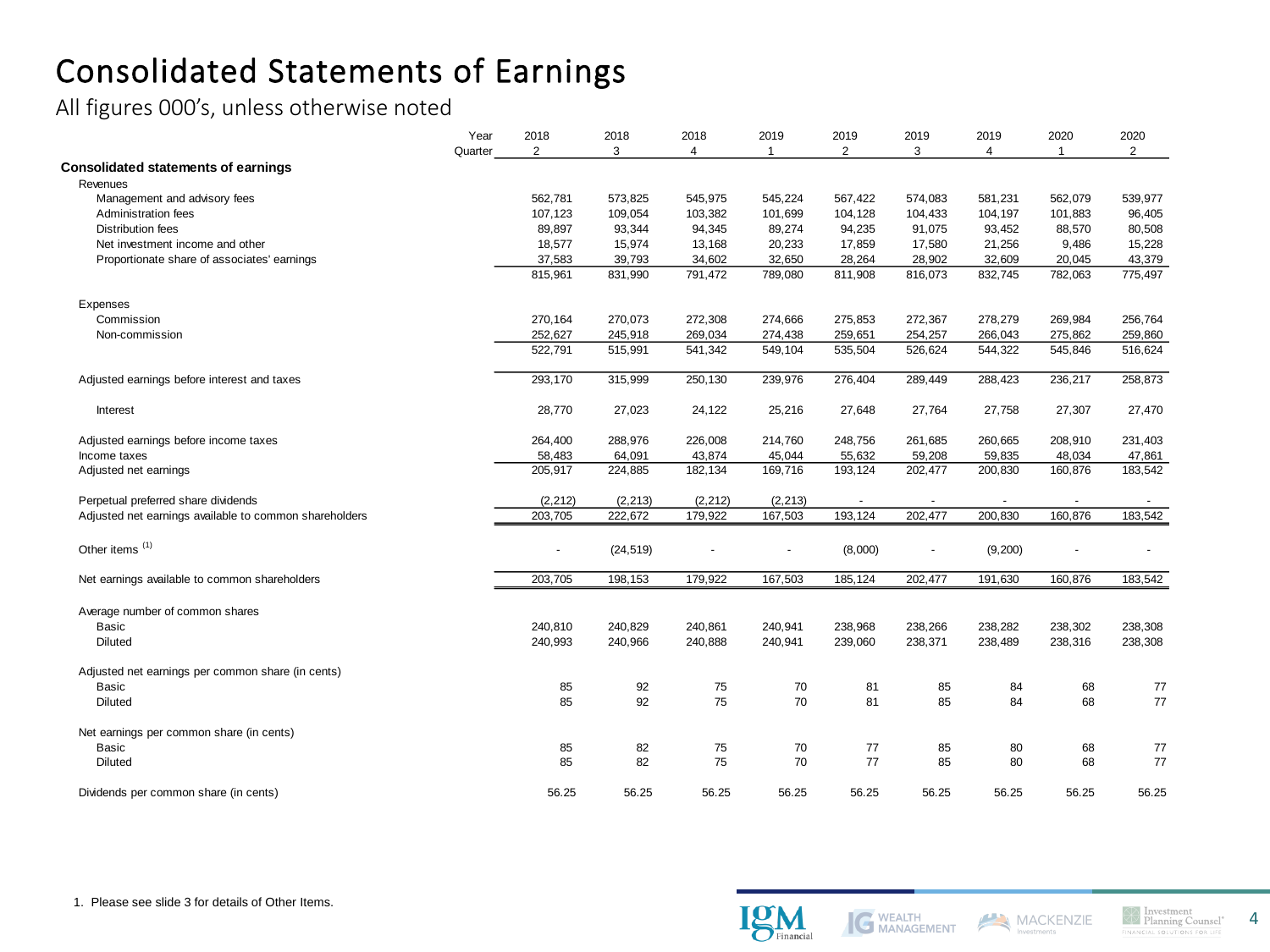# Consolidated EBIT and EBITDA

All figures 000's

|                                                                                  | Year<br>Quarter | 2018<br>2 | 2018<br>3 | 2018<br>4 | 2019      | 2019<br>$\overline{2}$ | 2019<br>3 | 2019<br>4 | 2020      | 2020<br>$\overline{2}$ |
|----------------------------------------------------------------------------------|-----------------|-----------|-----------|-----------|-----------|------------------------|-----------|-----------|-----------|------------------------|
| Adjusted earnings before interest and taxes                                      |                 |           |           |           |           |                        |           |           |           |                        |
| IG Wealth Management                                                             |                 | 197,355   | 213,573   | 172,096   | 163,342   | 194,851                | 205,748   | 206,337   | 173,427   | 165,402                |
| Mackenzie                                                                        |                 | 48,648    | 52,688    | 35.417    | 35,930    | 44.733                 | 46,399    | 41,375    | 35,709    | 43,513                 |
| Corporate and other                                                              |                 | 47,167    | 49,738    | 42.617    | 40.704    | 36,820                 | 37,302    | 40,711    | 27,081    | 49,958                 |
|                                                                                  |                 | 293,170   | 315,999   | 250,130   | 239,976   | 276,404                | 289,449   | 288,423   | 236,217   | 258,873                |
| Adjusted earnings before interest, taxes, depreciation and amortization (EBITDA) |                 |           |           |           |           |                        |           |           |           |                        |
| Adjusted earnings before interest and income taxes                               |                 | 293,170   | 315,999   | 250,130   | 239,976   | 276,404                | 289,449   | 288,423   | 236,217   | 258,873                |
| Amortization of capitalized sales commissions                                    |                 | 3,349     | 3,855     | 4,330     | 4,781     | 5,260                  | 5,861     | 6,485     | 7,684     | 8,621                  |
| Amortization of capital, intangible and other assets                             |                 | 13,798    | 14,027    | 14.368    | 19.968    | 19.664                 | 19,925    | 19,939    | 20,124    | 20,366                 |
| Sales-based commissions - expensed as paid                                       |                 | 31,862    | 26,943    | 27,950    | 31,144    | 23,172                 | 21,918    | 21,633    | 7,667     | 4,170                  |
| <b>EBITDA</b> before sales commissions                                           |                 | 342,179   | 360,824   | 296,778   | 295,869   | 324,500                | 337,153   | 336,480   | 271,692   | 292,030                |
| Capitalized sales commissions paid                                               |                 | (12,686)  | (13, 506) | (13, 218) | (12, 550) | (14, 828)              | (16, 268) | (23, 563) | (32, 982) | (23, 409)              |
| Sales-based commissions - expensed as paid                                       |                 | (31, 862) | (26, 943) | (27, 950) | (31, 144) | (23, 172)              | (21, 918) | (21, 633) | (7,667)   | (4, 170)               |
| <b>EBITDA</b> after sales commissions                                            |                 | 297,631   | 320,375   | 255,610   | 252,175   | 286,500                | 298,967   | 291,284   | 231,043   | 264,451                |
| <b>Additional information - IFRS 16</b>                                          |                 |           |           |           |           |                        |           |           |           |                        |
| Amortization of capital, intangible and other assets                             |                 |           |           |           |           |                        |           |           |           |                        |
| Amortization of right-of-use assets                                              |                 |           |           |           | 5,702     | 5,807                  | 5,961     | 6,017     | 6,208     | 6,062                  |
| Other amortization                                                               |                 |           |           |           | 14,266    | 13,857                 | 13,964    | 13,922    | 13,916    | 14,304                 |
| Total                                                                            |                 |           |           |           | 19,968    | 19.664                 | 19.925    | 19,939    | 20.124    | 20,366                 |

| Interest expense  |        |        |        |        |        |        |
|-------------------|--------|--------|--------|--------|--------|--------|
| Long-term debt    | 24,140 | 26,610 | 26,758 | 26,806 | 26,459 | 26,572 |
| Lease obligations | 1.076  | 1,038  | 1.006  | 952    | 848    | 898    |
| Total             | 25,216 | 27.648 | 27.764 | 27,758 | 27,307 | 27,470 |
|                   |        |        |        |        |        |        |



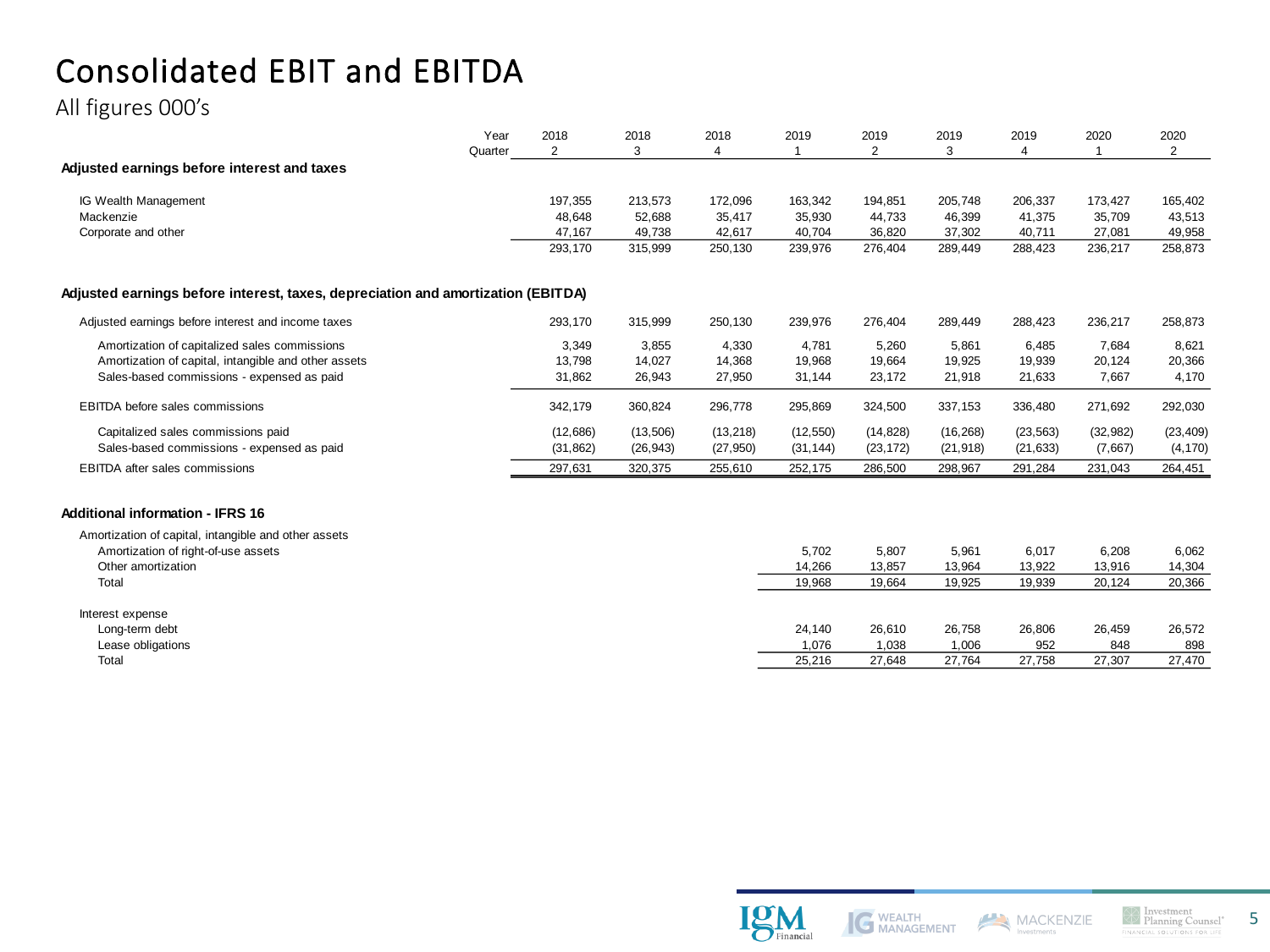# Consolidated Operating Metrics

All figures millions

|                                                              | Year<br>2018   | 2018     | 2018     | 2019     | 2019           | 2019     | 2019     | 2020    | 2020           |
|--------------------------------------------------------------|----------------|----------|----------|----------|----------------|----------|----------|---------|----------------|
| Quarter                                                      | $\overline{2}$ | 3        | 4        | 1        | $\overline{2}$ | 3        | 4        |         | $\overline{2}$ |
| <b>Consolidated operating metrics</b>                        |                |          |          |          |                |          |          |         |                |
| Total assets under management                                |                |          |          |          |                |          |          |         |                |
| Mutual funds <sup>(1)</sup>                                  | 151,166        | 151,867  | 141,669  | 152,531  | 154,436        | 155,419  | 159,390  | 140,887 | 154,706        |
| <b>ETFs</b>                                                  | 2,600          | 2,963    | 2,949    | 3,330    | 3,454          | 4,051    | 4,749    | 5,255   | 6,642          |
| Mutual fund investment in ETF                                | (1, 289)       | (1,400)  | (1, 336) | (1,526)  | (1,589)        | (1,892)  | (2, 376) | (2,919) | (3, 510)       |
| Total investment funds <sup>(2)</sup>                        | 152,477        | 153,430  | 143,282  | 154,335  | 156,301        | 157,578  | 161,763  | 143,223 | 157,838        |
| Institutional                                                | 6,652          | 6,284    | 5,784    | 6,132    | 6,027          | 4,958    | 5,045    | 4,275   | 7,557          |
| Total                                                        | 159,129        | 159,714  | 149,066  | 160,467  | 162,328        | 162,536  | 166,808  | 147,498 | 165,395        |
| Average total assets under management                        |                |          |          |          |                |          |          |         |                |
| Mutual funds <sup>(1)</sup>                                  | 149,772        | 152,554  | 145,344  | 148,211  | 153,902        | 154,796  | 157,268  | 156,007 | 149,999        |
| <b>ETFs</b>                                                  | 2,344          | 2,821    | 3,019    | 3,175    | 3,409          | 3,812    | 4,306    | 5,380   | 5,743          |
| Mutual fund investment in ETF                                | (1, 196)       | (1, 378) | (1, 371) | (1, 479) | (1, 582)       | (1,767)  | (2,042)  | (2,880) | (3, 164)       |
| Total investment funds (2)                                   | 150,920        | 153,997  | 146,992  | 149,907  | 155,729        | 156,841  | 159,532  | 158,507 | 152,578        |
| Institutional                                                | 6,594          | 6,435    | 5,987    | 5,946    | 6,062          | 5,227    | 5,000    | 4,775   | 6,636          |
| Total                                                        | 157,514        | 160,431  | 152,979  | 155,853  | 161,791        | 162,068  | 164,532  | 163,282 | 159,214        |
| Mutual fund gross sales                                      | 5,077          | 4,485    | 4,675    | 5,074    | 4,760          | 4,484    | 4,985    | 6,535   | 4,395          |
| Net sales                                                    |                |          |          |          |                |          |          |         |                |
| Mutual funds <sup>(1)</sup>                                  | (75)           | (127)    | (336)    | 118      | (412)          | (212)    | (343)    | 224     | 183            |
| <b>ETFs</b>                                                  | 570            | 377      | 137      | 228      | 88             | 597      | 646      | 1,015   | 937            |
| Mutual fund investment in ETF                                | (324)          | (113)    | (26)     | (86)     | (40)           | (282)    | (444)    | (933)   | (256)          |
| Total investment funds <sup>(2)</sup>                        | 171            | 137      | (225)    | 260      | (364)          | 103      | (141)    | 306     | 864            |
| Institutional                                                | (90)           | (363)    | (149)    | (107)    | (180)          | (1, 132) | (72)     | (86)    | 2,542          |
| Total                                                        | 81             | (226)    | (374)    | 153      | (544)          | (1,029)  | (213)    | 220     | 3,406          |
| Client assets under administration                           |                |          |          |          |                |          |          |         |                |
| Assets under management                                      | 159,129        | 159,714  | 149,066  | 160,467  | 162,328        | 162,536  | 166,808  | 147,498 | 165,395        |
| Third party and other assets at IG Wealth Management and IPC | 22,512         | 22,918   | 21,022   | 22,352   | 22,410         | 22,564   | 23,430   | 20,975  | 22,672         |
| Total                                                        | 181,641        | 182,632  | 170,088  | 182,819  | 184,738        | 185,100  | 190,238  | 168,473 | 188,067        |

Note: Institutional assets and sales exclude assets managed by Mackenzie on behalf of IG Wealth Management and Investment Planning Counsel.

1. Total assets under management and total net sales include IG Wealth Management and Investment Planning Counsel separately managed accounts.

2. Investment fund assets under management and investment fund net sales eliminate double counting of Mackenzie mutual fund investments in ETFs.





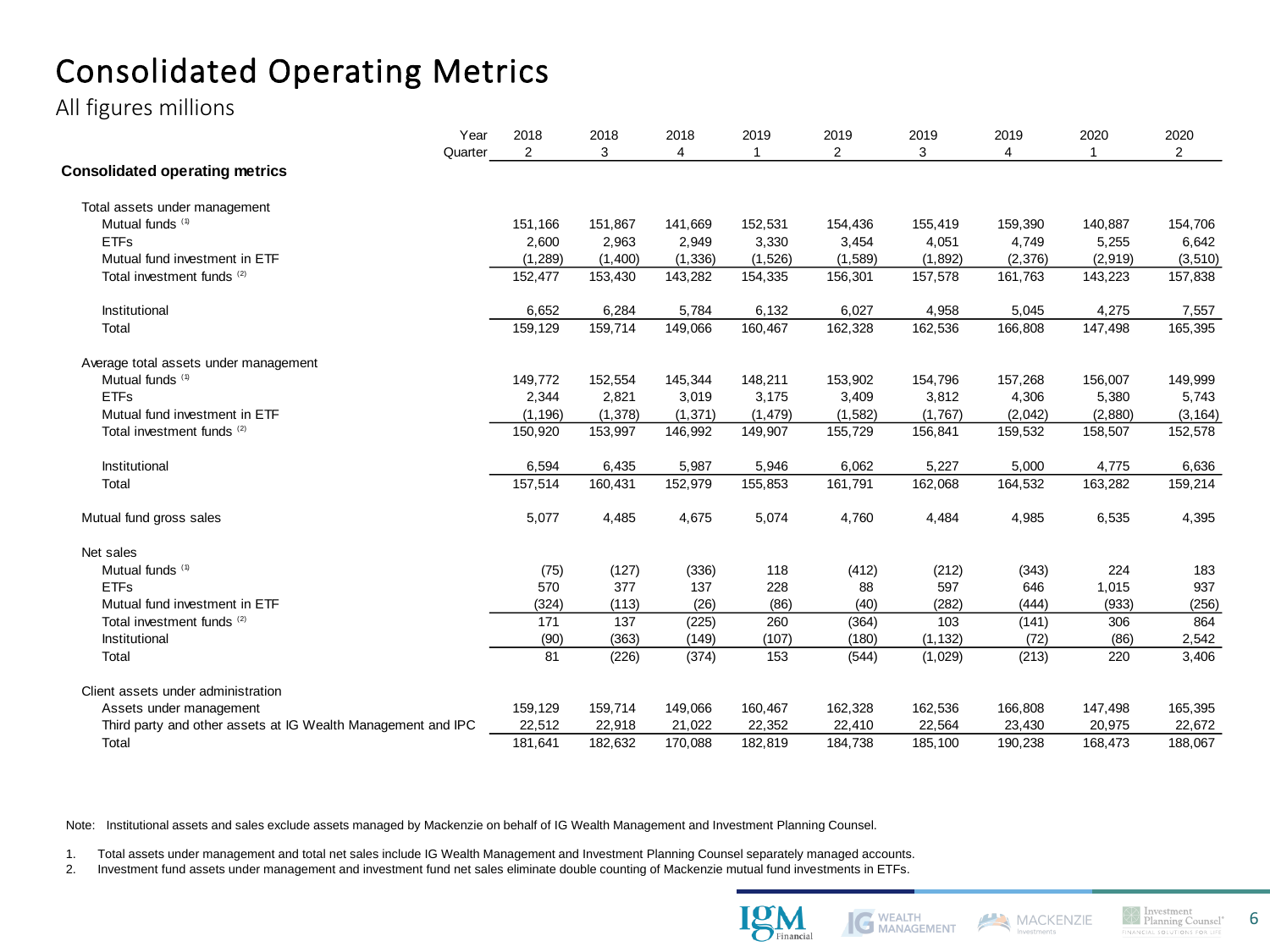## Consolidated Balance Sheets

All figures 000's

|                                                      | Year    | 2018         | 2018                 | 2018           | 2019         | 2019                     | 2019                 | 2019                     | 2020                 | 2020                 |
|------------------------------------------------------|---------|--------------|----------------------|----------------|--------------|--------------------------|----------------------|--------------------------|----------------------|----------------------|
|                                                      | Quarter | 2            | 3                    | $\overline{4}$ | $\mathbf{1}$ | $\overline{2}$           | 3                    | 4                        | $\mathbf{1}$         | $\overline{c}$       |
| Assets                                               |         |              |                      |                |              |                          |                      |                          |                      |                      |
| Cash and cash equivalents                            |         | 721,695      | 586,670              | 650,228        | 837,089      | 601,310                  | 683,153              | 720,005                  | 709,463              | 636,916              |
|                                                      |         |              |                      |                |              |                          |                      |                          |                      |                      |
| FVTOCI - Corporate investments                       |         | 321,344      | 321,179              | 372,396        | 231,895      | 284,753                  | 295,159              | 301,196                  | 303,586              | 305,832              |
| Fair value through profit or loss                    |         |              |                      |                |              |                          |                      |                          |                      |                      |
| Equity securities                                    |         | 18,277       | 17,696               | 12,915         | 15,549       | 1,741                    | 1,767                | 1,759                    | 1,323                | 1,454                |
| Proprietary investment funds                         |         | 87,232       | 74,261               | 74,600         | 81,543       | 83,048                   | 78,453               | 54,407                   | 60,681               | 53,394               |
|                                                      |         | 105,509      | 91,957               | 87,515         | 97,092       | 84,789                   | 80,220               | 56,166                   | 62,004               | 54,848               |
| Total other investments                              |         | 426,853      | 413,136              | 459,911        | 328,987      | 369,542                  | 375,379              | 357,362                  | 365,590              | 360,680              |
| Client funds on deposit                              |         | 471.309      | 446.089              | 546.787        | 507.553      | 514,234                  | 489.893              | 561.269                  | 856.028              | 779.903              |
| Accounts and other receivables                       |         | 363,443      | 353,418              | 319,609        | 341,445      | 397,093                  | 364,785              | 394,210                  | 399,688              | 414,151              |
| Income taxes recoverable                             |         | 26,910       | 6,499                | 9,316          | 42,517       | 28,251                   | 12,801               | 11,925                   | 35,010               | 26,822               |
| Loans                                                |         |              |                      |                |              |                          |                      |                          |                      |                      |
| FVTPL - Mortgage banking operations                  |         | 6,877        | 4,713                | 4,303          | 5,330        | 1,847                    | 12,028               | $\overline{\phantom{a}}$ | 31,762               | 21,334               |
| Amortized cost - Mortgage banking operations         |         | 390,791      | 420,378              | 359,634        | 201,568      | 370,480                  | 344,260              | 344,475                  | 235,233              | 448,781              |
| Amortized cost - Loans under securitization          |         | 7,405,489    | 7,298,607            | 7,349,165      | 7,455,127    | 7,250,874                | 7,121,881            | 6,829,865                | 6,689,826            | 6,431,076            |
| Amortized cost - Other                               |         | 25,287       | 25,049               | 24,929         | 25,660       | 26,978                   | 26,784               | 23,703                   | 20,672               | 18,242               |
|                                                      |         | 7,828,444    | 7,748,747            | 7,738,031      | 7,687,685    | 7,650,179                | 7,504,953            | 7,198,043                | 6,977,493            | 6,919,434            |
| Derivative financial instruments                     |         | 27,441       | 32,305               | 16,364         | 15,809       | 19,006                   | 20,092               | 15,204                   | 32,157               | 38,513               |
| Other assets                                         |         | 48,305       | 53,369               | 46,531         | 44,487       | 50,254                   | 51,513               | 45,843                   | 42,243               | 241,055              |
| Investment in associates                             |         |              |                      |                |              |                          |                      |                          |                      |                      |
| Carrying value - GWL                                 |         | 959,469      | 967,398              | 967,829        | 999,506      | 910,063                  | 898,690              | 896,651                  | 907,017              | 958,119              |
| Carrying value - Personal Capital                    |         |              |                      |                | 213,734      | 204,915                  | 202,844              | 194,537                  | 207,924              | $-1)$                |
|                                                      |         | 669,938      |                      | 683,475        | 692,780      |                          |                      |                          |                      |                      |
| Carrying value - China AMC                           |         | 1,629,407    | 641,324<br>1,608,722 | 1,651,304      | 1,906,020    | 662,298<br>1,777,276     | 651,197<br>1,752,731 | 662,694<br>1,753,882     | 703,430<br>1,818,371 | 689,142<br>1,647,261 |
| Fair value - GWL                                     |         |              |                      |                |              |                          |                      |                          | 907,666              |                      |
|                                                      |         | 1,281,928    | 1,242,985            | 1,118,607      | 1,285,902    | 1,125,715                | 1,186,947            | 1,241,833                |                      | 888,250              |
| Capital assets                                       |         | 145,664      | 142,021              | 138,647        | 233,678      | 226,684                  | 223,800              | 216,956                  | 210,082              | 223,713              |
| Capitalized sales commissions - IG Wealth Management |         | 86,505       | 96,156               | 105,044        | 112,813      | 122,380                  | 132,788              | 149,866                  | 175,164              | 189,952              |
| Deferred income taxes                                |         | 51,564       | 58,819               | 75,607         | 58,471       | 71,078                   | 79,588               | 76,517                   | 37,682               | 66,424               |
| Intangible assets                                    |         | 1,184,354    | 1,192,390            | 1,191,068      | 1,193,401    | 1,218,519                | 1,222,660            | 1,230,127                | 1,233,288            | 1,244,053            |
| Goodwill                                             |         | 2,660,267    | 2,660,267            | 2,660,267      | 2,660,267    | 2,660,267                | 2,660,267            | 2,660,267                | 2,660,267            | 2,660,267            |
|                                                      |         | 15,672,161   | 15,398,608           | 15,608,714     | 15,970,222   | 15,706,073               | 15,574,403           | 15,391,476               | 15,552,526           | 15,449,144           |
| Liabilities                                          |         |              |                      |                |              |                          |                      |                          |                      |                      |
| Accounts payable and accrued liabilities             |         | 376,472      | 387,500              | 397,379        | 368,741      | 428,451                  | 454,706              | 434,957                  | 368,668              | 416,367              |
| Income taxes payable                                 |         | 21,760       | 44,389               | 51,894         | 3,011        | 3,867                    | 5,132                | 4,867                    | 6,608                | 23,440               |
| Derivative financial instruments                     |         | 31.172       | 36,656               | 28.990         | 26,191       | 25,595                   | 22,818               | 17,193                   | 65.581               | 43.745               |
| Deposits and certificates                            |         | 490,401      | 466,403              | 568,799        | 531,583      | 548,273                  | 516,800              | 584,331                  | 876,407              | 799,259              |
| Other liabilities                                    |         | 422,134      | 417,861              | 444,173        | 538,542      | 473,481                  | 466,356              | 441,902                  | 365,529              | 444,767              |
| Obligations to securitization entities               |         | 7,506,222    | 7,357,699            | 7,370,193      | 7,462,680    | 7,337,066                | 7,186,407            | 6,913,636                | 6,729,364            | 6,582,258            |
| Lease obligations                                    |         |              | ÷,                   | ÷.             | 104,873      | 99,514                   | 96,609               | 90,446                   | 85,814               | 92,328               |
| Deferred income taxes                                |         | 282,672      | 287,100              | 295,719        | 296,024      | 293,092                  | 299,553              | 305,049                  | 312,934              | 314,608              |
| Long-term debt                                       |         | 2,025,000    | 1,850,000            | 1,850,000      | 2,100,000    | 2,100,000                | 2,100,000            | 2,100,000                | 2,100,000            | 2,100,000            |
|                                                      |         | 11, 155, 833 | 10,847,608           | 11,007,147     | 11,431,645   | 11,309,339               | 11,148,381           | 10,892,381               | 10,910,905           | 10,816,772           |
| Shareholders' equity                                 |         |              |                      |                |              |                          |                      |                          |                      |                      |
| Perpetual preferred shares                           |         | 150,000      | 150,000              | 150,000        | 150,000      | $\overline{\phantom{a}}$ |                      | $\overline{\phantom{a}}$ | ٠                    |                      |
| Common shares                                        |         | 1,609,576    | 1,609,831            | 1,611,263      | 1,613,388    | 1,596,818                | 1,596,910            | 1,597,860                | 1,598,381            | 1,598,381            |
| Contributed surplus                                  |         | 43,763       | 44,699               | 45,536         | 46,247       | 47,099                   | 47,869               | 48,677                   | 49,467               | 50,116               |
| Retained earnings                                    |         | 2,734,060    | 2,796,424            | 2,840,566      | 2,800,659    | 2,853,818                | 2,922,389            | 2,980,260                | 3,005,561            | 3,053,846            |
| Accumulated other comprehensive income (loss)        |         | (21, 071)    | (49, 954)            | (45, 798)      | (71, 717)    | (101,001)                | (141, 146)           | (127, 702)               | (11,788)             | (69, 971)            |
|                                                      |         | 4,516,328    | 4,551,000            | 4,601,567      | 4,538,577    | 4,396,734                | 4,426,022            | 4,499,095                | 4,641,621            | 4,632,372            |
|                                                      |         | 15,672,161   | 15,398,608           | 15,608,714     | 15,970,222   | 15,706,073               | 15,574,403           | 15,391,476               | 15,552,526           | 15,449,144           |

1. On June 29, 2020, the Company announced it will sell its equity interest in Personal Capital to a subsidiary of Great-West Lifeco Inc. (Lifeco), Empower Retirement, for expected proceeds of approximately \$239.6 million (USD \$176.6 million) and up to an additional \$33.4 million (USD \$24.6 million) in consideration subject to Personal Capital achieving certain target growth objectives. As a result of the pending sale, the Company has reclassified the investment to Held for sale in Other assets and ceased applying the equity method of accounting prospectively.



7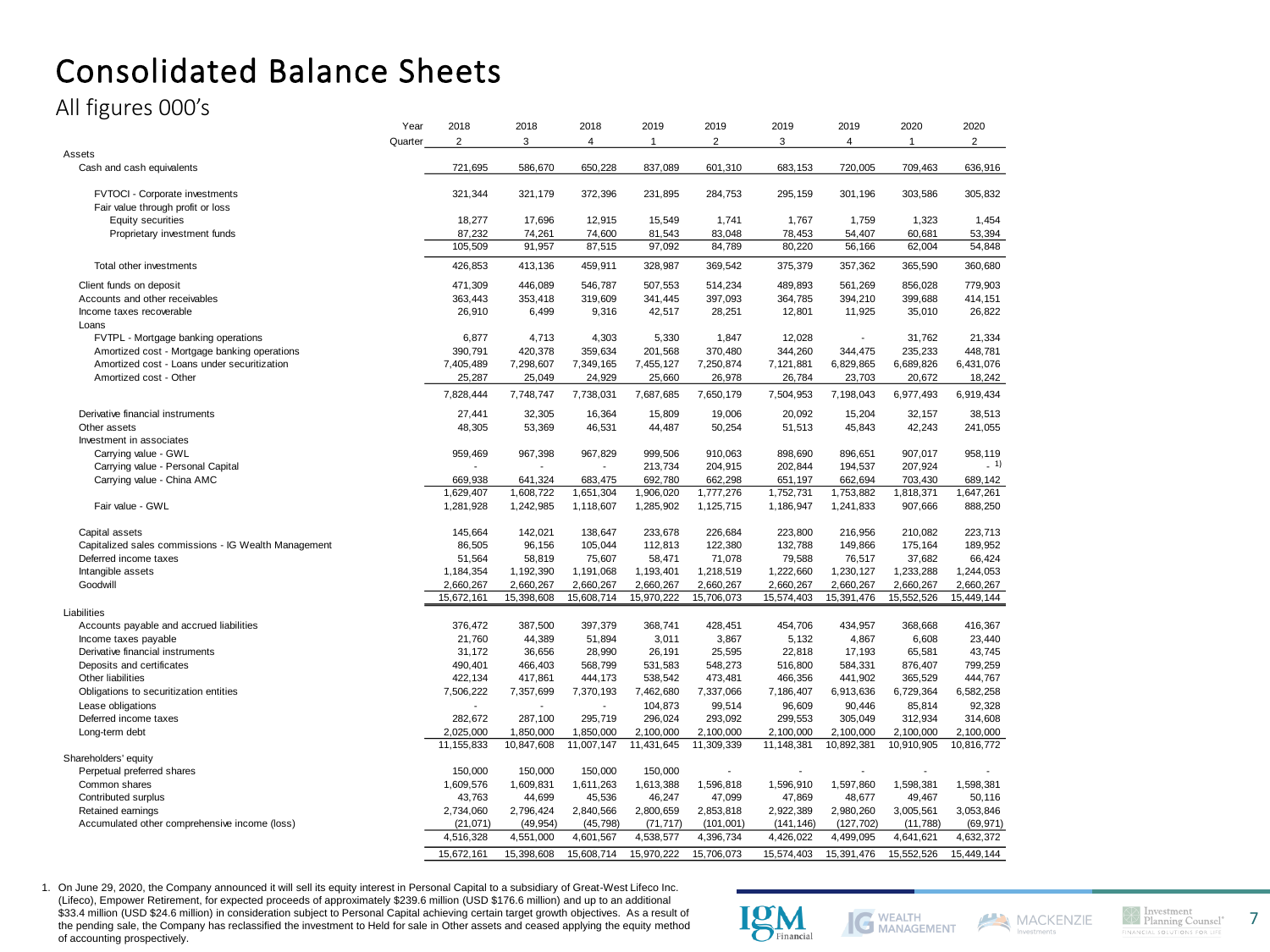# Consolidated Cash Flows

All figures 000's

|                                                               | Year    | 2018           | 2018           | 2018       | 2019                     | 2019           | 2019       | 2019       | 2020                     | 2020           |
|---------------------------------------------------------------|---------|----------------|----------------|------------|--------------------------|----------------|------------|------------|--------------------------|----------------|
|                                                               | Quarter | $\overline{2}$ | 3              | 4          | $\mathbf 1$              | $\overline{2}$ | 3          | 4          | $\mathbf{1}$             | $\overline{2}$ |
| Consolidated statements of cash flows                         |         |                |                |            |                          |                |            |            |                          |                |
| Operating activities                                          |         |                |                |            |                          |                |            |            |                          |                |
| Earnings before income taxes                                  |         | 264,400        | 255,538        | 226,008    | 214,760                  | 240,756        | 261,685    | 251,465    | 208,910                  | 231,403        |
| Income taxes paid                                             |         | (45, 269)      | (11, 297)      | (37, 672)  | (96, 629)                | (46,060)       | (37, 757)  | (56, 230)  | (42, 113)                | (19, 530)      |
| Adjustments to determine net cash from operating activities   |         |                |                |            |                          |                |            |            |                          |                |
| Capitalized sales commission amortization                     |         | 3,349          | 3,855          | 4,330      | 4,781                    | 5,260          | 5,861      | 6,485      | 7,684                    | 8,621          |
| Capitalized sales commissions paid                            |         | (12,686)       | (13,506)       | (13, 218)  | (12, 550)                | (14, 828)      | (16, 268)  | (23, 563)  | (32, 982)                | (23, 409)      |
| Amortization of capital, intangible and other assets          |         | 13,797         | 14,028         | 14,368     | 19,968                   | 19,664         | 19,925     | 19,939     | 20,124                   | 20,366         |
| Proportionate share of associates' earnings, net of dividends |         | (11, 185)      | (24, 335)      | (19, 144)  | (16, 239)                | 5,458          | (13, 482)  | (7,988)    | 9,995                    | (27, 025)      |
| Pension and other post-employment benefits                    |         | (1,661)        | 1,290          | (175)      | 799                      | (1, 188)       | (1, 195)   | (3, 226)   | 1,778                    | (1, 340)       |
| Restructuring provisions and other                            |         |                | 22,758         |            | $\overline{\phantom{a}}$ |                |            |            |                          |                |
| Changes in operating assets and liabilities and other         |         | 28,712         | 3,474          | 47,226     | (66, 419)                | 50,672         | 25,652     | (589)      | (80, 417)                | 44,239         |
|                                                               |         | 239,457        | 251,805        | 221,723    | 48,471                   | 259,734        | 244,421    | 186,293    | 92,979                   | 233,325        |
| Restructuring provision cash payments                         |         | (20, 118)      | (8, 135)       | (17, 444)  | (19, 625)                | (2, 485)       | (1,774)    | (2,969)    | (2,661)                  | (898)          |
|                                                               |         | 219,339        | 243,670        | 204,279    | 28,846                   | 257,249        | 242,647    | 183,324    | 90,318                   | 232,427        |
| Financing activities                                          |         |                |                |            |                          |                |            |            |                          |                |
| Net increase (decrease) in deposits and certificates          |         | (107)          | (148)          | (442)      | 870                      | 317            | (642)      | (3,017)    | (2,480)                  | (1, 558)       |
| Increase in obligations to securitization entities            |         | 349,549        | 527,198        | 533,444    | 426,284                  | 313,543        | 445,874    | 270,564    | 240,213                  | 312,268        |
| Repayment of obligations to securitization entities and other |         | (511, 478)     | (666, 558)     | (503, 591) | (320, 989)               | (486, 569)     | (585, 454) | (567, 745) | (392, 383)               | (512, 645)     |
| Net increase (decrease) in debentures                         |         |                | (175,000)      |            | 250,000                  |                |            |            |                          |                |
| Issue of common shares                                        |         | 585            | 241            | 1,355      | 3,696                    | 154            | 90         | 906        | 498                      |                |
| Redemption of preferred shares                                |         |                |                |            | $\omega$                 | (150,000)      |            |            |                          |                |
| Perpetual preferred share dividends paid                      |         | (2, 212)       | (2, 213)       | (2, 212)   | (2, 213)                 | (2, 212)       |            |            |                          |                |
| Repayments of lease obligations                               |         |                |                |            | (5,570)                  | (5, 723)       | (8, 218)   | (3, 859)   | (6,066)                  | (6, 251)       |
| Common share dividends paid                                   |         | (135, 451)     | (135, 464)     | (135, 469) | (135, 498)               | (135, 498)     | (134, 024) | (134, 026) | (134, 040)               | (134, 049)     |
| Common shares purchased for cancellation                      |         | $\sim$         | $\blacksquare$ | $\sim$     | (9, 152)                 | (90, 811)      | $\sim$     | $\sim$     | $\overline{\phantom{a}}$ | $\sim$         |
|                                                               |         | (299, 114)     | (451, 944)     | (106, 915) | 207,428                  | (556, 799)     | (282, 374) | (437, 177) | (294, 258)               | (342, 235)     |
| Investing activities                                          |         |                |                |            |                          |                |            |            |                          |                |
| Purchase of other investments                                 |         | (32,081)       | (10, 839)      | (61, 303)  | (35, 351)                | (62, 110)      | (13,038)   | (8, 418)   | (19,085)                 | (6, 774)       |
| Proceeds from the sale of other investments                   |         | 17,530         | 24,085         | 26,078     | 20,219                   | 36,039         | 5,288      | 23,916     | 472                      | 14,534         |
| Increase in Ioans                                             |         | (472, 171)     | (444, 518)     | (448, 055) | (293, 324)               | (457, 502)     | (526, 799) | (404, 454) | (321, 294)               | (495, 888)     |
| Repayment of loans and other                                  |         | 518,415        | 520,354        | 453,872    | 341,255                  | 498,416        | 673,683    | 698,150    | 547,121                  | 555,943        |
| Net cash used in additions to intangible assets               |         | (5,952)        | (14, 692)      | (5, 448)   | (10, 151)                | (26, 698)      | (13, 530)  | (13, 742)  | (10, 874)                | (18, 418)      |
| Net additions to capital assets                               |         | (2, 514)       | (1, 141)       | 1,050      | (5, 250)                 | (4, 782)       | (4,034)    | (4, 747)   | (2, 942)                 | (12, 136)      |
| Proceeds from substantial issuer bid                          |         |                | $\sim$         |            | ÷.                       | 80,408         | $\sim$     |            | $\blacksquare$           |                |
| Investment in Personal Capital Corporation                    |         |                |                |            | (66, 811)                |                | $\sim$     |            | $\blacksquare$           |                |
|                                                               |         | 23,227         | 73,249         | (33, 806)  | (49, 413)                | 63,771         | 121,570    | 290,705    | 193,398                  | 37,261         |
| Increase (decrease) in cash and cash equivalents              |         | (56, 548)      | (135, 025)     | 63,558     | 186,861                  | (235, 779)     | 81,843     | 36,852     | (10, 542)                | (72, 547)      |
| Cash and cash equivalents, beginning of period                |         | 778,243        | 721,695        | 586,670    | 650,228                  | 837,089        | 601,310    | 683,153    | 720,005                  | 709,463        |
| Cash and cash equivalents, end of period                      |         | 721,695        | 586.670        | 650,228    | 837,089                  | 601,310        | 683,153    | 720,005    | 709,463                  | 636,916        |



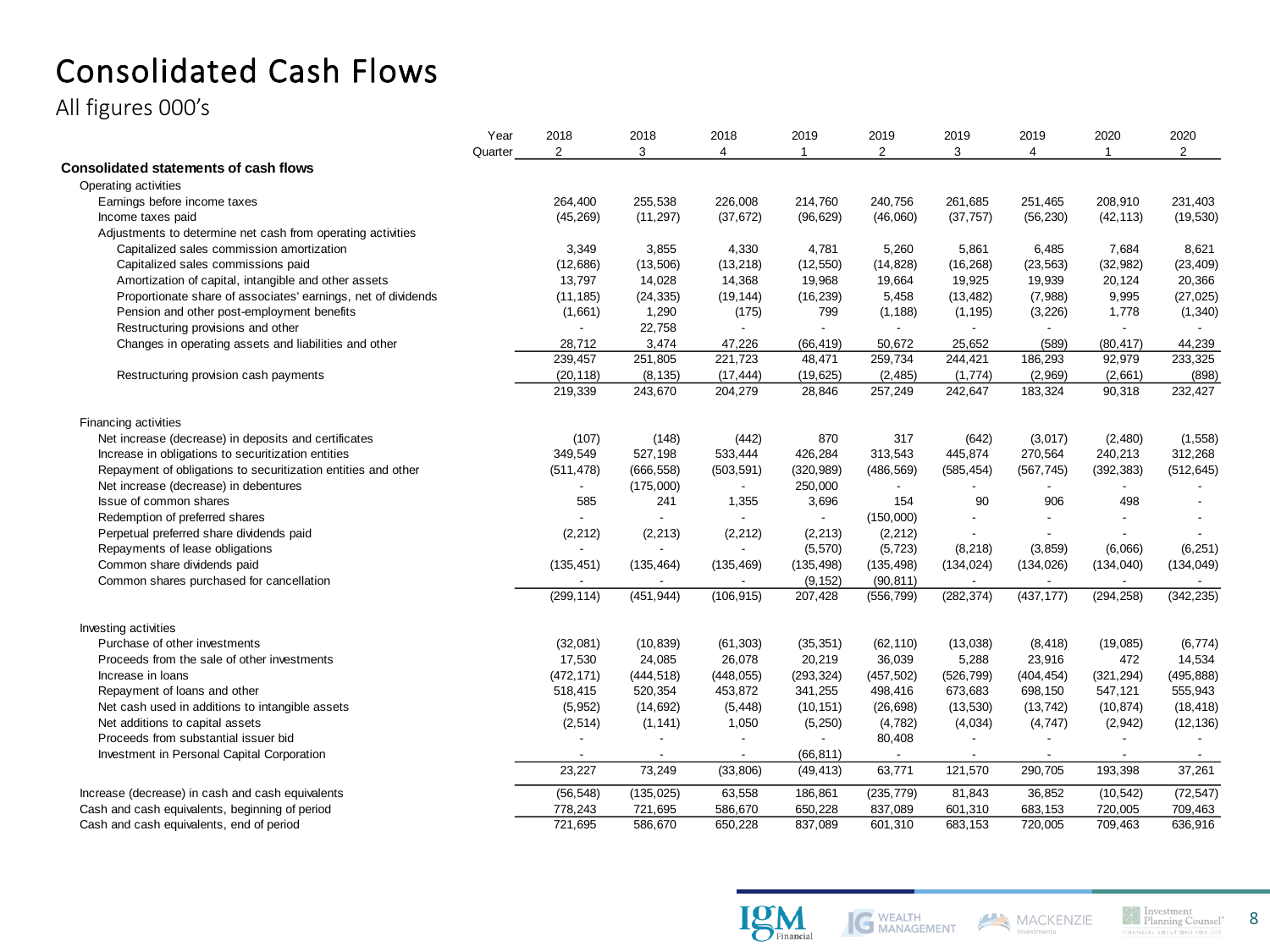# Other Information

All figures 000's, unless otherwise noted

|                                    | Year    | 2018                     | 2018    | 2018    | 2019    | 2019     | 2019    | 2019    | 2020    | 2020                     |
|------------------------------------|---------|--------------------------|---------|---------|---------|----------|---------|---------|---------|--------------------------|
|                                    | Quarter |                          |         |         |         |          |         | Δ       |         | ▵                        |
| Common shares outstanding          |         |                          |         |         |         |          |         |         |         |                          |
| Open                               |         | 240.806                  | 240.826 | 240.835 | 240.885 | 240.758  | 238.266 | 238,268 | 238.294 | 238,308                  |
| Issued under Stock Option Plan     |         | 20                       | 9       | 50      | 139     | .5       |         | 26      | 14      | $\overline{\phantom{a}}$ |
| Purchased for cancellation         |         | $\overline{\phantom{0}}$ |         |         | (266)   | (2, 497) |         |         |         | $\overline{\phantom{a}}$ |
| End                                |         | 240.826                  | 240,835 | 240,885 | 240,758 | 238,266  | 238,268 | 238,294 | 238,308 | 238,308                  |
| <b>Stock options</b>               |         |                          |         |         |         |          |         |         |         |                          |
| Outstanding                        |         | 9.829                    | 9.816   | 9.702   | 10.975  | 10.765   | 10.654  | 10.529  | 11.673  | 11,450                   |
| Weighted average strike price (\$) |         | 42.18                    | 42.19   | 42.27   | 41.35   | 41.24    | 41.24   | 41.22   | 40.84   | 40.84                    |





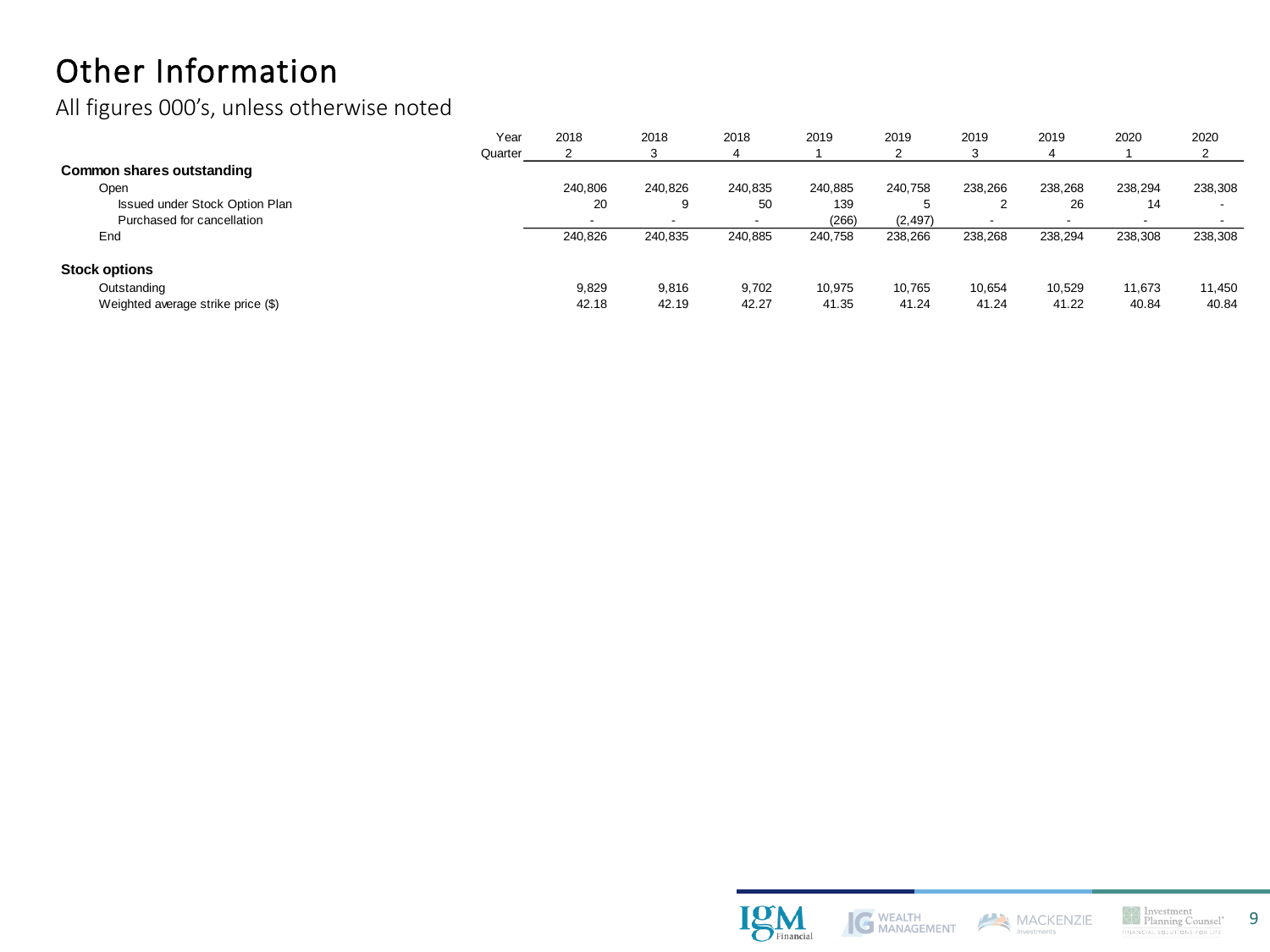# IG Wealth Management Operating Segment

All figures 000's

|                                                       | Year    | 2018           | 2018      | 2018           | 2019      | 2019           | 2019      | 2019      | 2020                 | 2020      |
|-------------------------------------------------------|---------|----------------|-----------|----------------|-----------|----------------|-----------|-----------|----------------------|-----------|
| <b>IG Wealth Management operating segment results</b> | Quarter | $\overline{2}$ | 3         | $\overline{4}$ |           | $\overline{2}$ | 3         | 4         | $\blacktriangleleft$ | 2         |
| Earnings before interest and taxes                    |         |                |           |                |           |                |           |           |                      |           |
| Revenues                                              |         |                |           |                |           |                |           |           |                      |           |
| Management and advisory fees                          |         | 365,826        | 374,743   | 356,751        | 358,153   | 371,929        | 376,241   | 381,612   | 368,105              | 353,225   |
| Administration fees                                   |         | 77,510         | 79,645    | 75,186         | 73,949    | 75,129         | 75,189    | 75,364    | 72,774               | 68,425    |
| <b>Distribution fees</b>                              |         |                |           |                |           |                |           |           |                      |           |
| Redemption fees                                       |         | 7,516          | 7,008     | 6,640          | 7,090     | 7,281          | 6,031     | 5,715     | 6,091                | 2,862     |
| Other mutual fund                                     |         | 7,176          | 7,264     | 7,117          | 7,001     | 7,252          | 7,455     | 7,669     | 7,124                | 7,730     |
| Non-mutual fund                                       |         | 25,797         | 28,313    | 31,382         | 27,021    | 30,106         | 27,935    | 30,608    | 25,480               | 23,964    |
|                                                       |         | 40,489         | 42,585    | 45,139         | 41,112    | 44,639         | 41,421    | 43,992    | 38,695               | 34,556    |
| Net investment income and other                       |         | 12,095         | 13,315    | 10,919         | 10,038    | 13,522         | 15,850    | 16,838    | 8,713                | 9,004     |
|                                                       |         | 495,920        | 510,288   | 487,995        | 483,252   | 505,219        | 508,701   | 517,806   | 488,287              | 465,210   |
| Expenses                                              |         |                |           |                |           |                |           |           |                      |           |
| Commission                                            |         |                |           |                |           |                |           |           |                      |           |
| Amortization                                          |         | 3,349          | 3,855     | 4,330          | 4,781     | 5,260          | 5,861     | 6,485     | 7,684                | 8,621     |
| Sales-based commissions - expensed as paid            |         | 24,475         | 20,849    | 22,192         | 23,401    | 16,879         | 16,452    | 16,070    |                      |           |
| Asset-based compensation & other                      |         | 108,834        | 109,380   | 110,932        | 113,011   | 116,956        | 115,881   | 119,289   | 126,398              | 123,457   |
| Other - non-mutual fund                               |         | 15,050         | 16,543    | 18,874         | 15,791    | 18,373         | 16,570    | 17,706    | 15,414               | 13,317    |
|                                                       |         | 151,708        | 150,627   | 156,328        | 156,984   | 157,468        | 154,764   | 159,550   | 149,496              | 145,395   |
| Non-commission                                        |         |                |           |                |           |                |           |           |                      |           |
| Amortization                                          |         | 8,347          | 8,578     | 8,857          | 13,161    | 12,968         | 13,161    | 13,185    | 13,351               | 13,366    |
| Other                                                 |         | 138,510        | 137,510   | 150,714        | 149,765   | 139,932        | 135,028   | 138,734   | 152,013              | 141,047   |
|                                                       |         | 146,857        | 146,088   | 159,571        | 162,926   | 152,900        | 148,189   | 151,919   | 165,364              | 154,413   |
|                                                       |         | 298,565        | 296,715   | 315,899        | 319,910   | 310,368        | 302,953   | 311,469   | 314,860              | 299,808   |
| Earnings before interest and taxes                    |         | 197,355        | 213,573   | 172,096        | 163,342   | 194,851        | 205,748   | 206,337   | 173,427              | 165,402   |
| Amortization of capitalized sales commissions         |         | 3,349          | 3,855     | 4,330          | 4,781     | 5,260          | 5,861     | 6,485     | 7,684                | 8,621     |
| Amortization of capital, intangible and other assets  |         | 8,347          | 8,578     | 8,857          | 13,161    | 12,968         | 13,161    | 13,185    | 13,351               | 13,366    |
| Sales-based commissions - expensed as paid            |         | 24,475         | 20,849    | 22,192         | 23,401    | 16,879         | 16,452    | 16,070    |                      |           |
|                                                       |         |                |           |                |           |                |           |           |                      |           |
| <b>EBITDA</b> before sales commissions                |         | 233,526        | 246,855   | 207,475        | 204,685   | 229,958        | 241,222   | 242,077   | 194,462              | 187,389   |
| Capitalized sales-based commissions paid              |         | (12,686)       | (13,506)  | (13, 218)      | (12, 550) | (14, 828)      | (16, 268) | (23, 563) | (32, 982)            | (23, 409) |
| Sales-based compensation - expensed as paid           |         | (24, 475)      | (20, 849) | (22, 192)      | (23, 401) | (16, 879)      | (16, 452) | (16,070)  |                      |           |
| <b>EBITDA</b> after sales commissions                 |         | 196.365        | 212,500   | 172.065        | 168.734   | 198.251        | 208,502   | 202.444   | 161.480              | 163,980   |

#### **Additional information - IFRS 16**

| Amortization of capital, intangible and other assets |        |        |        |        |        |        |
|------------------------------------------------------|--------|--------|--------|--------|--------|--------|
| Amortization of right-of-use assets                  | 4,331  | 4.376  | 4.561  | 4.617  | 4,802  | 4.581  |
| Other amortization                                   | 8.830  | 8.592  | 8.600  | 8.568  | 8.549  | 8.785  |
| Tota.                                                | 13.161 | 12.968 | 13.161 | 13.185 | 13,351 | 13,366 |







FINANCIAL SOL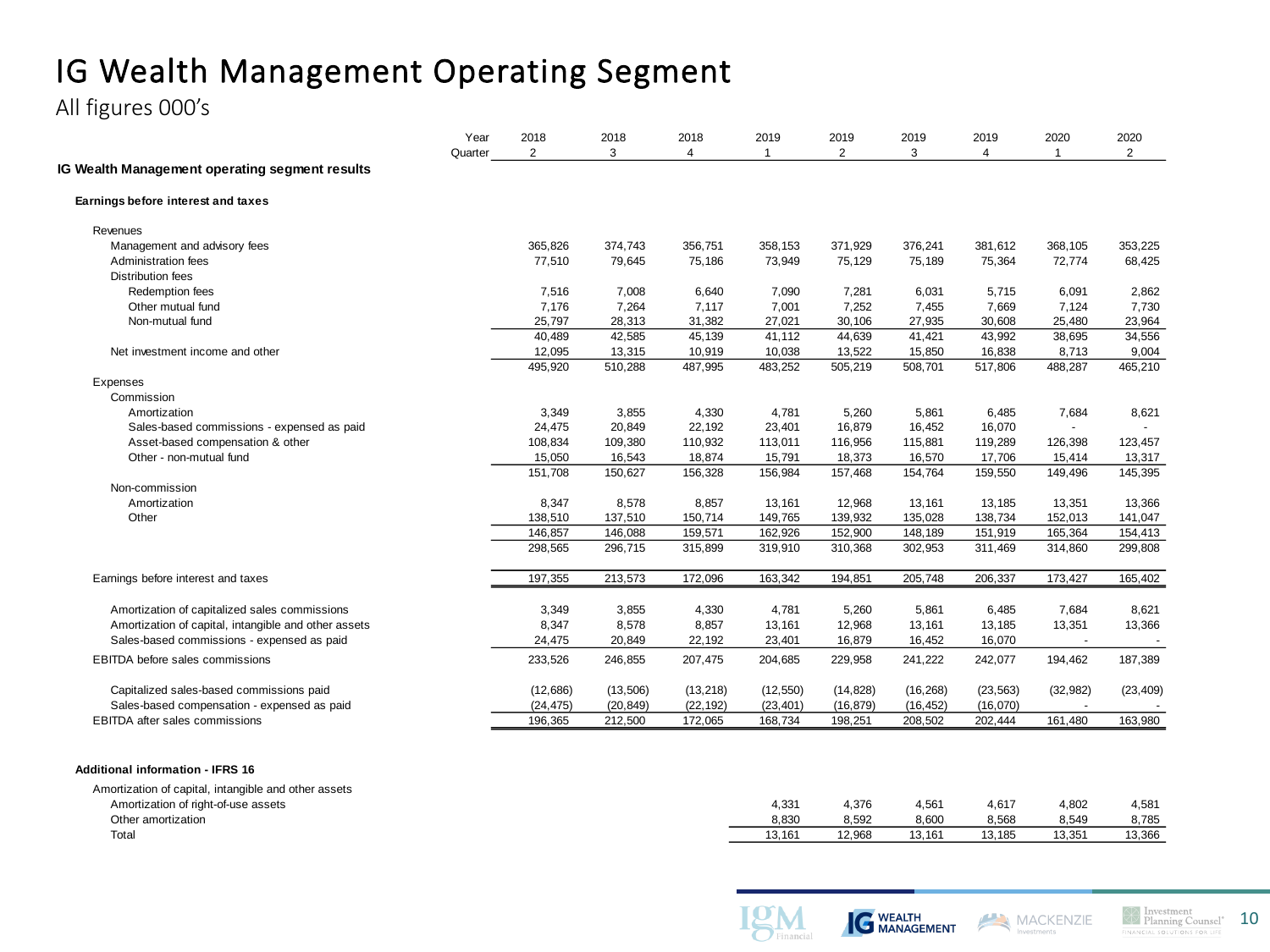# IG Wealth Management Operating Segment

|                                                          | Year<br>Quarter | 2018<br>$\overline{2}$ | 2018<br>3 | 2018<br>4 | 2019<br>$\mathbf{1}$ | 2019<br>$\overline{2}$ | 2019<br>3 | 2019<br>$\overline{4}$ | 2020<br>$\mathbf{1}$ | 2020<br>$\overline{2}$ |
|----------------------------------------------------------|-----------------|------------------------|-----------|-----------|----------------------|------------------------|-----------|------------------------|----------------------|------------------------|
| <b>IG Wealth Management segment results</b>              |                 |                        |           |           |                      |                        |           |                        |                      |                        |
| <b>Operating metrics</b>                                 |                 |                        |           |           |                      |                        |           |                        |                      |                        |
| <b>Consultant Network</b>                                |                 |                        |           |           |                      |                        |           |                        |                      |                        |
| Consultant Practices (>4 years)                          |                 | 2,110                  | 2,074     | 2,000     | 1,966                | 1,940                  | 1,912     | 1,830                  | 1,830                | 1,843                  |
| New Consultants (<4 years)                               |                 | 793                    | 728       | 673       | 640                  | 604                    | 565       | 520                    | 498                  | 462                    |
| <b>Total Consultants</b>                                 |                 | 2,903                  | 2,802     | 2,673     | 2,606                | 2,544                  | 2,477     | 2,350                  | 2,328                | 2,305                  |
| Associates and Regional Directors                        |                 | 1,042                  | 1,025     | 1,038     | 1,036                | 1,013                  | 1,009     | 1,031                  | 1,035                | 1,013                  |
|                                                          |                 | 3,945                  | 3,827     | 3,711     | 3,642                | 3,557                  | 3,486     | 3,381                  | 3,363                | 3,318                  |
| Assets under administration (\$ millions)                |                 |                        |           |           |                      |                        |           |                        |                      |                        |
| IG Wealth Management mutual fund assets                  |                 | 88,762                 | 88,992    | 83,137    | 89,411               | 90,176                 | 90,779    | 93,161                 | 81,901               | 89,533                 |
| Third party and other                                    |                 | 3,286                  | 3,538     | 3,150     | 3,588                | 3,519                  | 3,677     | 4,116                  | 4,050                | 4,111                  |
|                                                          |                 | 92.048                 | 92,530    | 86,287    | 92,999               | 93,695                 | 94.456    | 97,277                 | 85,951               | 93.644                 |
| Assets Under Adminstration (\$ millions)                 |                 |                        |           |           |                      |                        |           |                        |                      |                        |
| Opening AUA                                              |                 | 90,137                 | 92,048    | 92,530    | 86,287               | 92,999                 | 93,695    | 94,456                 | 97,277               | 85,951                 |
| <b>Gross Client Inflows</b>                              |                 | 2,211                  | 2,080     | 2,287     | 2,467                | 2,184                  | 2,190     | 2,465                  | 3,006                | 1,901                  |
| <b>Gross Client Outflows</b>                             |                 | 2,246                  | 2,091     | 2,294     | 2,405                | 2,684                  | 2,422     | 2,576                  | 2,625                | 1,963                  |
| Net Flows                                                |                 | (35)                   | (11)      | (7)       | 62                   | (500)                  | (232)     | (111)                  | 381                  | (62)                   |
| Investment returns                                       |                 | 1,946                  | 493       | (6, 236)  | 6,650                | 1,196                  | 993       | 2,932                  | (11, 707)            | 7,755                  |
| Ending AUA                                               |                 | 92,048                 | 92,530    | 86,287    | 92,999               | 93,695                 | 94,456    | 97,277                 | 85,951               | 93,644                 |
| Average assets                                           |                 | 91,022                 | 92,669    | 89,175    | 90,084               | 93,447                 | 93,970    | 95,324                 | 94,184               | 90,957                 |
| Mutual fund assets under management (\$ millions)        |                 |                        |           |           |                      |                        |           |                        |                      |                        |
| Opening assets                                           |                 | 87,103                 | 88,762    | 88,992    | 83,137               | 89,411                 | 90,176    | 90,779                 | 93,161               | 81,901                 |
| Gross sales                                              |                 | 2,084                  | 2,014     | 2,118     | 2,350                | 2,045                  | 2,077     | 2,251                  | 2,686                | 1,780                  |
| Redemptions                                              |                 | 2,194                  | 2,078     | 2,243     | 2,364                | 2,582                  | 2,368     | 2,498                  | 2,736                | 1,913                  |
| Net sales                                                |                 | (110)                  | (64)      | (125)     | (14)                 | (537)                  | (291)     | (247)                  | (50)                 | (133)                  |
| Investment returns                                       |                 | 1,769                  | 294       | (5,730)   | 6,288                | 1,302                  | 894       | 2,629                  | (11, 210)            | 7,765                  |
| <b>Ending assets</b>                                     |                 | 88,762                 | 88,992    | 83,137    | 89,411               | 90,176                 | 90,779    | 93,161                 | 81,901               | 89,533                 |
| Average assets                                           |                 | 87,999                 | 89,449    | 85,128    | 86,989               | 90,158                 | 90,363    | 91,931                 | 90,909               | 86,985                 |
| Redemption rate (last twelve month trailing)             |                 |                        |           |           |                      |                        |           |                        |                      |                        |
| Long term funds                                          |                 | 8.6%                   | 8.8%      | 9.2%      | 9.5%                 | 9.9%                   | 10.2%     | 10.3%                  | 10.7%                | 10.0%                  |
| Total                                                    |                 | 9.3%                   | 9.5%      | 9.8%      | 10.1%                | 10.5%                  | 10.8%     | 10.9%                  | 11.3%                | 10.6%                  |
| Other products (\$ millions)                             |                 |                        |           |           |                      |                        |           |                        |                      |                        |
| Insurance - new annualized premiums                      |                 | 12.1                   | 14.3      | 16.4      | 13.6                 | 16.3                   | 15.4      | 14.6                   | 11.5                 | 12.0                   |
| Segregated fund assets                                   |                 | 1,777                  | 1,757     | 1,624     | 1,679                | 1,654                  | 1,622     | 1,615                  | 1,403                | 1,495                  |
| Mortgage banking operations (\$ millions) <sup>(1)</sup> |                 |                        |           |           |                      |                        |           |                        |                      |                        |
| Mortgages serviced                                       |                 | 10,578                 | 10,403    | 10,325    | 10,185               | 10,026                 | 9,833     | 9,600                  | 9,420                | 9,243                  |
| Mortgage fundings                                        |                 | 266                    | 253       | 240       | 146                  | 231                    | 269       | 192                    | 136                  | 256                    |





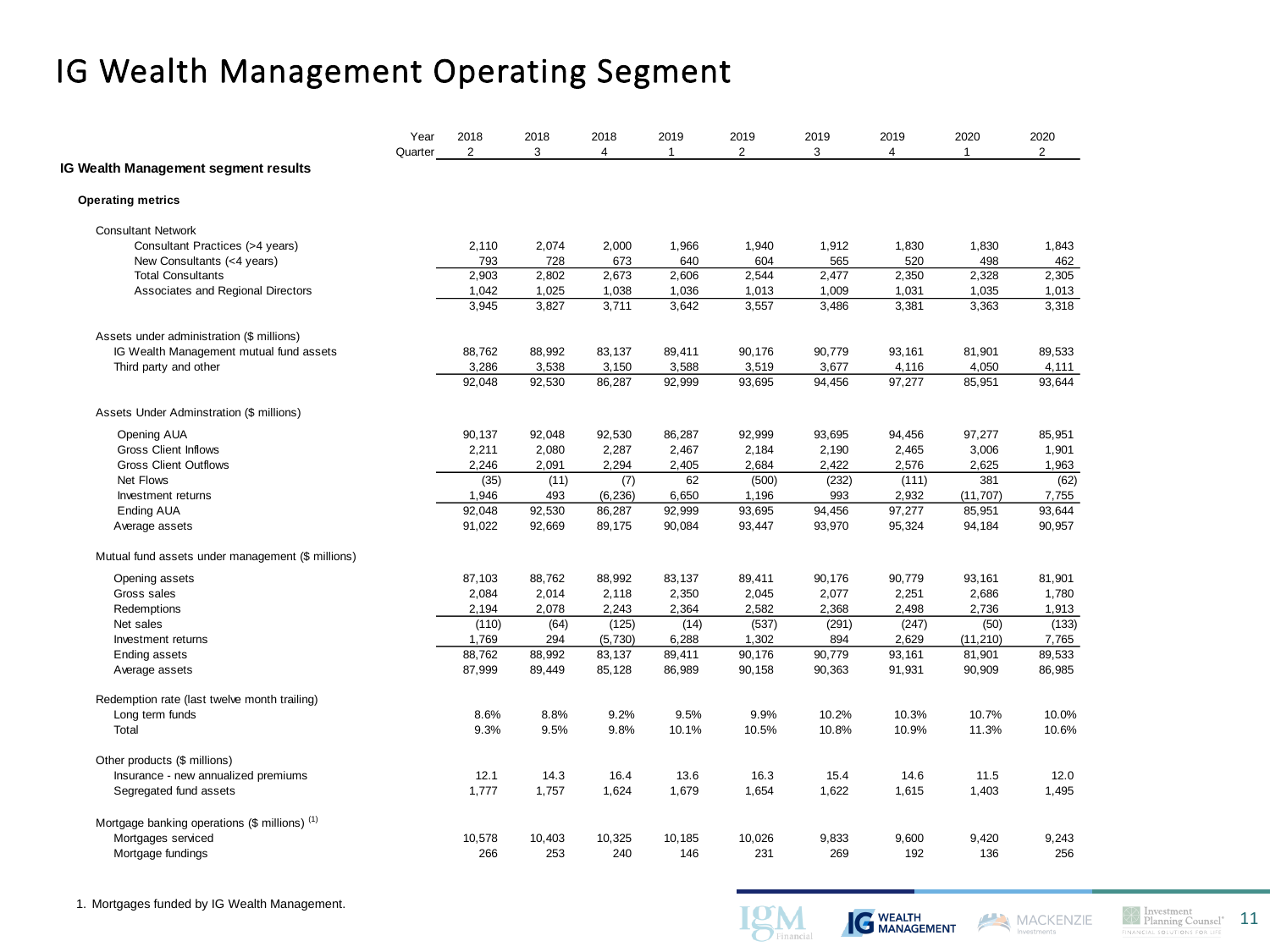# Mackenzie Operating Segment

All figures 000's

|                                                      | Year<br>Quarter | 2018<br>$\overline{2}$ | 2018<br>3 | 2018<br>$\overline{4}$ | 2019     | 2019<br>$\overline{2}$ | 2019<br>3 | 2019<br>4 | 2020<br>-1 | 2020<br>$\overline{2}$ |
|------------------------------------------------------|-----------------|------------------------|-----------|------------------------|----------|------------------------|-----------|-----------|------------|------------------------|
| <b>Mackenzie operating segment results</b>           |                 |                        |           |                        |          |                        |           |           |            |                        |
| Earnings before interest and taxes                   |                 |                        |           |                        |          |                        |           |           |            |                        |
| Revenues                                             |                 |                        |           |                        |          |                        |           |           |            |                        |
| Management fees                                      |                 | 176,999                | 178,577   | 169,918                | 168,278  | 176,240                | 178,620   | 180,400   | 176,007    | 169,821                |
| Administration fees                                  |                 |                        |           |                        |          |                        |           |           |            |                        |
| Unitholder admin fees                                |                 | 24,412                 | 24,325    | 23,217                 | 22,846   | 24,031                 | 24,530    | 24,868    | 24,332     | 23,455                 |
| Other                                                |                 | 505                    | 466       | 546                    | 426      | 475                    | 458       | 617       | 542        | 289                    |
|                                                      |                 | 24,917                 | 24,791    | 23,763                 | 23,272   | 24,506                 | 24,988    | 25,485    | 24,874     | 23,744                 |
| <b>Distribution fees</b>                             |                 |                        |           |                        |          |                        |           |           |            |                        |
| Redemption fees                                      |                 | 1,541                  | 1,694     | 1,412                  | 1,439    | 1,545                  | 1,365     | 1,397     | 1,481      | 876                    |
| Net investment income and other                      |                 | 2,437                  | (1,091)   | (3, 114)               | 4,179    | 868                    | (1,420)   | 609       | (2,756)    | 2,912                  |
|                                                      |                 | 205,894                | 203,971   | 191,979                | 197,168  | 203,159                | 203,553   | 207,891   | 199,606    | 197,353                |
| Expenses                                             |                 |                        |           |                        |          |                        |           |           |            |                        |
| Commission                                           |                 |                        |           |                        |          |                        |           |           |            |                        |
| Sales-based commissions - expensed as paid           |                 | 7,195                  | 5,952     | 5,649                  | 7,595    | 6,227                  | 5,378     | 5,561     | 7,667      | 4,170                  |
| <b>Trailers</b>                                      |                 | 65,745                 | 67,269    | 64,006                 | 64,853   | 67,323                 | 67,627    | 68,332    | 67,756     | 65,807                 |
|                                                      |                 | 72,940                 | 73,221    | 69,655                 | 72,448   | 73,550                 | 73,005    | 73,893    | 75,423     | 69,977                 |
| Non-commission                                       |                 |                        |           |                        |          |                        |           |           |            |                        |
| Amortization                                         |                 | 2,506                  | 2,466     | 2,461                  | 3,485    | 3,527                  | 3,470     | 3,443     | 3,482      | 3,705                  |
| Other                                                |                 | 81,800                 | 75,596    | 84,446                 | 85,305   | 81,349                 | 80,679    | 89,180    | 84,992     | 80,158                 |
|                                                      |                 | 84,306                 | 78,062    | 86,907                 | 88,790   | 84,876                 | 84,149    | 92,623    | 88,474     | 83,863                 |
|                                                      |                 | 157,246                | 151,283   | 156,562                | 161,238  | 158,426                | 157,154   | 166,516   | 163,897    | 153,840                |
|                                                      |                 | 48,648                 | 52,688    | 35,417                 | 35,930   | 44,733                 | 46,399    | 41,375    | 35,709     |                        |
| Earnings before interest and taxes                   |                 |                        |           |                        |          |                        |           |           |            | 43,513                 |
| Amortization of capital, intangible and other assets |                 | 2,506                  | 2,466     | 2,461                  | 3,485    | 3,527                  | 3,470     | 3,443     | 3,482      | 3,705                  |
| Sales-based commissions - expensed as paid           |                 | 7,195                  | 5,952     | 5,649                  | 7,595    | 6,227                  | 5,378     | 5,561     | 7,667      | 4,170                  |
| <b>EBITDA</b> before sales commissions               |                 | 58,349                 | 61,106    | 43,527                 | 47,010   | 54,487                 | 55,247    | 50,379    | 46,858     | 51,388                 |
|                                                      |                 |                        |           |                        |          |                        |           |           |            |                        |
| Sales-based commissions - expensed as paid           |                 | (7, 195)               | (5, 952)  | (5,649)                | (7, 595) | (6, 227)               | (5,378)   | (5, 561)  | (7,667)    | (4, 170)               |
| <b>EBITDA</b> after sales commissions                |                 | 51,154                 | 55,154    | 37,878                 | 39,415   | 48,260                 | 49,869    | 44,818    | 39,191     | 47,218                 |
| <b>Additional information - IFRS 16</b>              |                 |                        |           |                        |          |                        |           |           |            |                        |
| Amortization of capital, intangible and other assets |                 |                        |           |                        |          |                        |           |           |            |                        |
| Amortization of right-of-use assets                  |                 |                        |           |                        | 1,038    | 1,099                  | 1,068     | 1,067     | 1,074      | 1,154                  |

Other amortization 2,447 2,428 2,402 2,376 2,408 2,551 Total 3,485 3,527 3,470 3,443 3,482 3,705



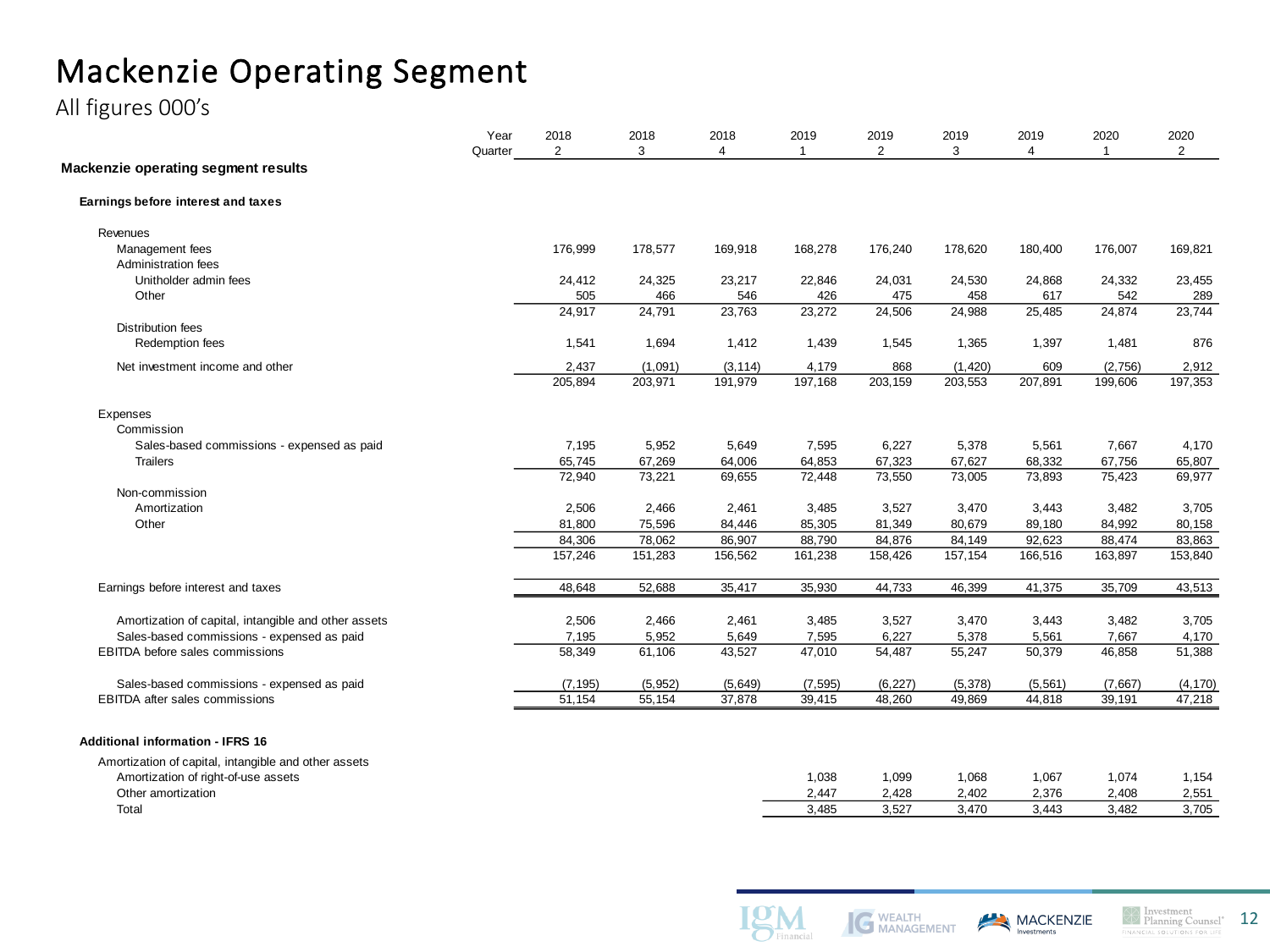### Mackenzie Operating Segment

All figures millions, unless otherwise noted

|                                              | Year<br>Quarter | 2018<br>$\overline{2}$ | 2018<br>3 | 2018<br>$\overline{4}$ | 2019<br>$\mathbf{1}$ | 2019<br>$\overline{2}$ | 2019<br>3 | 2019<br>4 | 2020<br>$\mathbf{1}$ | 2020<br>$\overline{2}$ |
|----------------------------------------------|-----------------|------------------------|-----------|------------------------|----------------------|------------------------|-----------|-----------|----------------------|------------------------|
| Mackenzie segment results <sup>(1)</sup>     |                 |                        |           |                        |                      |                        |           |           |                      |                        |
| <b>Operating metrics</b>                     |                 |                        |           |                        |                      |                        |           |           |                      |                        |
| Total assets under management                |                 |                        |           |                        |                      |                        |           |           |                      |                        |
| Opening                                      |                 | 65,161                 | 66,953    | 67,347                 | 62,728               | 67,776                 | 68,608    | 68,271    | 70,205               | 63,103                 |
| Net sales                                    |                 |                        |           |                        |                      |                        |           |           |                      |                        |
| Mutual funds                                 |                 | 30                     | (57)      | (146)                  | 148                  | 207                    | 139       | 18        | 355                  | 376                    |
| ETF net creations                            |                 | 570                    | 377       | 137                    | 228                  | 88                     | 597       | 646       | 1,015                | 937                    |
| Mackenzie Mutual fund investment in ETF      |                 | (153)                  | (62)      | (82)                   |                      | (11)                   | (245)     | (399)     | (378)                | (236)                  |
| Investment funds <sup>(2)</sup>              |                 | 447                    | 258       | (91)                   | 376                  | 284                    | 491       | 265       | 992                  | 1,077                  |
| Institutional                                |                 | (97)                   | (395)     | (224)                  | (103)                | (534)                  | (1.171)   | (86)      | (198)                | 2,516                  |
| Total net sales                              |                 | 350                    | (137)     | (315)                  | 273                  | (250)                  | (680)     | 179       | 794                  | 3,593                  |
| Investment returns                           |                 | 1,442                  | 531       | (4, 304)               | 4,775                | 1,082                  | 343       | 1,755     | (7, 896)             | 6,527                  |
| Ending assets                                |                 | 66,953                 | 67,347    | 62,728                 | 67,776               | 68,608                 | 68,271    | 70,205    | 63,103               | 73,223                 |
| Average assets                               |                 | 66,116                 | 67,561    | 64,628                 | 65,613               | 68,194                 | 68,209    | 69,137    | 69,366               | 69,615                 |
| Mutual fund assets under management          |                 |                        |           |                        |                      |                        |           |           |                      |                        |
| Opening                                      |                 | 55,586                 | 56,842    | 57,343                 | 53,407               | 57,694                 | 58,864    | 59,275    | 60,838               | 54,288                 |
| Gross sales                                  |                 | 2,741                  | 2,252     | 2,328                  | 2,505                | 2,541                  | 2,253     | 2,587     | 3,656                | 2,505                  |
| Redemptions                                  |                 | 2,711                  | 2,309     | 2,474                  | 2,357                | 2,334                  | 2,114     | 2,569     | 3,301                | 2,129                  |
| Net sales                                    |                 | 30                     | (57)      | (146)                  | 148                  | 207                    | 139       | 18        | 355                  | 376                    |
| Investment returns                           |                 | 1,226                  | 558       | (3,790)                | 4,139                | 963                    | 272       | 1,545     | (6, 905)             | 5,468                  |
| <b>Ending assets</b>                         |                 | 56,842                 | 57,343    | 53,407                 | 57,694               | 58,864                 | 59,275    | 60,838    | 54,288               | 60,132                 |
| Average assets                               |                 | 56,279                 | 57,520    | 54,938                 | 55,914               | 58,304                 | 59,061    | 59,952    | 59,861               | 58,089                 |
| Redemption rate (last twelve month trailing) |                 |                        |           |                        |                      |                        |           |           |                      |                        |
| Long term funds                              |                 | 15.3%                  | 16.4%     | 17.1%                  | 17.0%                | 16.2%                  | 15.7%     | 15.6%     | 17.0%                | 16.5%                  |
| Total                                        |                 | 15.8%                  | 16.9%     | 17.6%                  | 17.5%                | 16.7%                  | 16.2%     | 16.1%     | 17.5%                | 17.1%                  |
| ETF assets under management                  |                 |                        |           |                        |                      |                        |           |           |                      |                        |
| Opening                                      |                 | 2,004                  | 2,600     | 2,963                  | 2,949                | 3,330                  | 3,454     | 4,051     | 4,749                | 5,255                  |
| Net creations                                |                 | 570                    | 377       | 137                    | 228                  | 88                     | 597       | 646       | 1,015                | 937                    |
| Investment returns                           |                 | 26                     | (14)      | (151)                  | 153                  | 36                     |           | 52        | (509)                | 450                    |
| <b>Ending assets</b>                         |                 | 2.600                  | 2.963     | 2.949                  | 3.330                | 3,454                  | 4.051     | 4.749     | 5,255                | 6,642                  |
| Average assets                               |                 | 2,344                  | 2,821     | 3,019                  | 3,175                | 3,409                  | 3,812     | 4,306     | 5,380                | 5,743                  |
| Fund of funds ETF                            |                 | 750                    | 813       | 848                    | 898                  | 923                    | 1,176     | 1,596     | 1,766                | 2,195                  |
| Investment fund ending assets                |                 | 58,692                 | 59,493    | 55,508                 | 60,126               | 61,395                 | 62,150    | 63,991    | 57,777               | 64,579                 |
| Investment fund average assets               |                 | 57,913                 | 59,534    | 57,138                 | 58,184               | 60,781                 | 61,802    | 62,969    | 63,459               | 61,908                 |
| Institutional assets under management        |                 |                        |           |                        |                      |                        |           |           |                      |                        |
| Opening                                      |                 | 8,167                  | 8,261     | 7,854                  | 7,220                | 7,650                  | 7,213     | 6,121     | 6,214                | 5,326                  |
| Net sales                                    |                 | (97)                   | (395)     | (224)                  | (103)                | (534)                  | (1, 171)  | (86)      | (198)                | 2,516                  |
| Investment returns                           |                 | 191                    | (12)      | (410)                  | 533                  | 97                     | 79        | 179       | (690)                | 802                    |
| <b>Ending assets</b>                         |                 | 8,261                  | 7,854     | 7,220                  | 7,650                | 7,213                  | 6,121     | 6,214     | 5,326                | 8,644                  |
| Average assets                               |                 | 8,203                  | 8,027     | 7,490                  | 7,429                | 7,413                  | 6,407     | 6,169     | 5,907                | 7,708                  |

1. Mackenzie segment excludes advisory mandates to IG Wealth Management funds from its assets under management and net sales.

2. Investment fund assets under management and investment fund net sales eliminate double counting of Mackenzie mutual fund investments in ETFs.





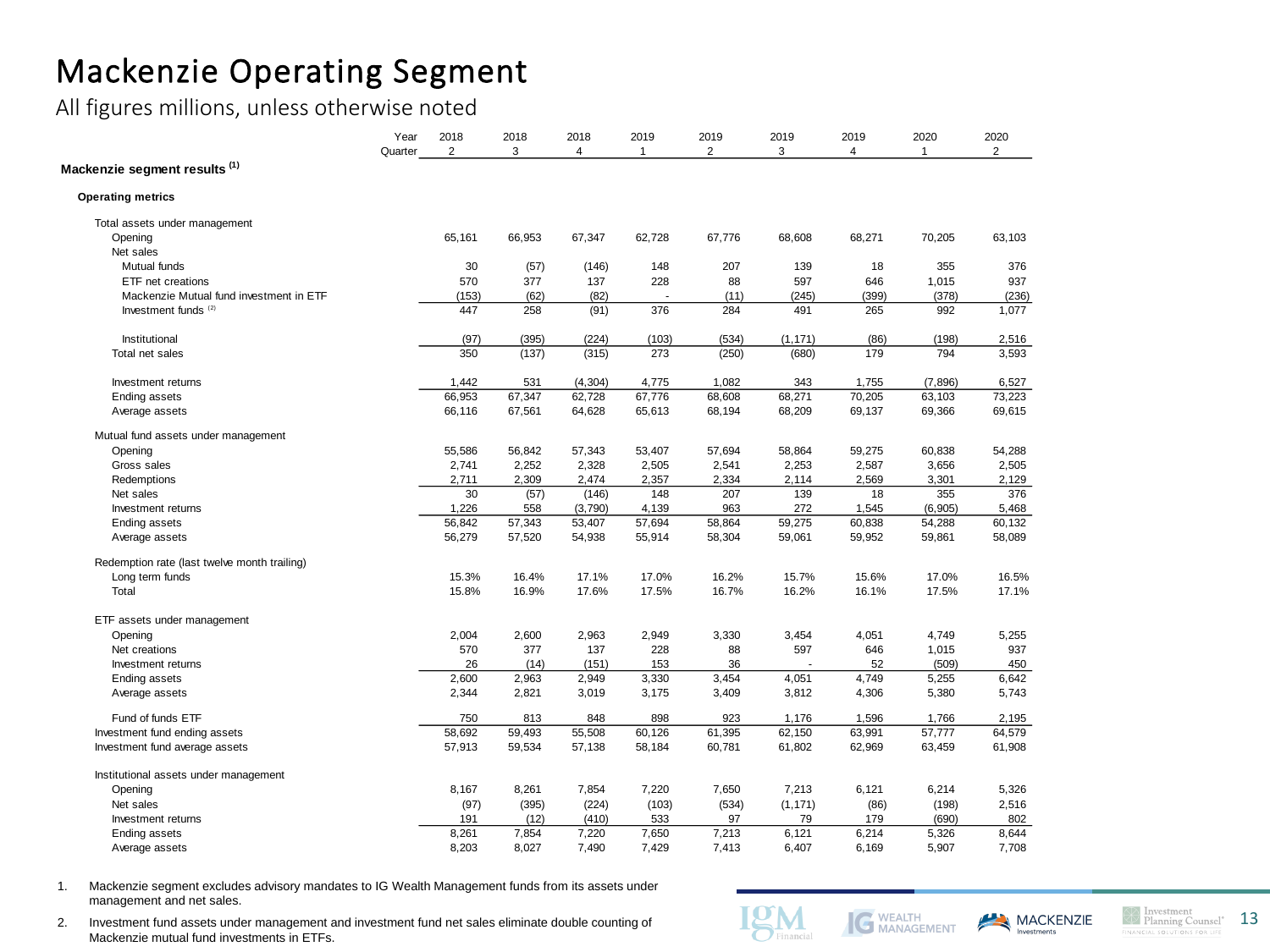# Corporate & Other Segment

All figures 000's

|                                                      | Year<br>Quarter | 2018<br>$\overline{2}$ | 2018<br>3 | 2018<br>4 | 2019<br>$\overline{1}$ | 2019<br>$\overline{2}$ | 2019<br>3 | 2019<br>$\overline{4}$ | 2020<br>$\overline{1}$ | 2020<br>$\overline{2}$   |
|------------------------------------------------------|-----------------|------------------------|-----------|-----------|------------------------|------------------------|-----------|------------------------|------------------------|--------------------------|
| Corporate and other segment results                  |                 |                        |           |           |                        |                        |           |                        |                        |                          |
| Earnings before interest and taxes                   |                 |                        |           |           |                        |                        |           |                        |                        |                          |
| Revenues                                             |                 |                        |           |           |                        |                        |           |                        |                        |                          |
| Management fees                                      |                 | 19,956                 | 20,505    | 19,306    | 18,793                 | 19,253                 | 19,222    | 19,219                 | 17,967                 | 16,931                   |
| Administration fees                                  |                 | 4,696                  | 4,618     | 4,433     | 4,478                  | 4,493                  | 4,256     | 3,348                  | 4,235                  | 4,236                    |
| <b>Distribution fees</b>                             |                 |                        |           |           |                        |                        |           |                        |                        |                          |
| Redemption fees                                      |                 | 117                    | 70        | 139       | 105                    | 97                     | 117       | 62                     | 78                     | 58                       |
| Other                                                |                 | 47,750                 | 48,995    | 47,655    | 46,618                 | 47,954                 | 48,172    | 48,001                 | 48,316                 | 45,018                   |
|                                                      |                 | 47,867                 | 49,065    | 47,794    | 46,723                 | 48,051                 | 48,289    | 48,063                 | 48,394                 | 45,076                   |
| Net investment income and other                      |                 |                        |           |           |                        |                        |           |                        |                        |                          |
| Share of associates' earnings                        |                 |                        |           |           |                        |                        |           |                        |                        |                          |
| Investment in GWL                                    |                 | 29,849                 | 33,568    | 27,368    | 28,642                 | 25,024                 | 25,565    | 29,857                 | 14,305                 | 34,582                   |
| Investment in Personal Capital                       |                 |                        |           |           | (3, 361)               | (4,656)                | (4, 262)  | (4, 503)               | (3, 116)               | (1,524)                  |
| Investment in China AMC                              |                 | 7,734                  | 6,225     | 7,234     | 7,369                  | 7,896                  | 7,599     | 7,255                  | 8,856                  | 10,321                   |
|                                                      |                 | 37,583                 | 39,793    | 34,602    | 32,650                 | 28,264                 | 28,902    | 32,609                 | 20,045                 | 43,379                   |
| Other                                                |                 | 4,045                  | 3,750     | 5,363     | 6,016                  | 3,469                  | 3,150     | 3,809                  | 3,529                  | 3,312                    |
|                                                      |                 | 41,628                 | 43,543    | 39,965    | 38,666                 | 31,733                 | 32,052    | 36,418                 | 23,574                 | 46,691                   |
|                                                      |                 | 114,147                | 117,731   | 111,498   | 108,660                | 103,530                | 103,819   | 107,048                | 94,170                 | 112,934                  |
| Expenses                                             |                 |                        |           |           |                        |                        |           |                        |                        |                          |
| Commission                                           |                 |                        |           |           |                        |                        |           |                        |                        |                          |
|                                                      |                 |                        |           |           |                        |                        |           |                        |                        |                          |
| Sales-based commissions - expensed as paid           |                 | 192                    | 142       | 109       | 148                    | 66                     | 88        | $\overline{2}$         |                        |                          |
| Other                                                |                 | 45,324                 | 46,083    | 46,216    | 45,086                 | 44,769                 | 44,510    | 44,834                 | 45,065                 | 41,392                   |
| Other commissions expense / other distribution fees  |                 | 95%                    | 94%       | 97%       | 97%                    | 93%                    | 92%       | 93%                    | 93%                    | 92%                      |
|                                                      |                 | 45,516                 | 46,225    | 46,325    | 45,234                 | 44,835                 | 44,598    | 44,836                 | 45,065                 | 41,392                   |
| Non-commission                                       |                 |                        |           |           |                        |                        |           |                        |                        |                          |
| Amortization                                         |                 | 2,945                  | 2,983     | 3,050     | 3,321                  | 3,169                  | 3,294     | 3,311                  | 3,291                  | 3,295                    |
| Other                                                |                 | 18,519                 | 18,785    | 19,506    | 19,401                 | 18,706                 | 18,625    | 18,190                 | 18,733                 | 18,289                   |
|                                                      |                 | 21,464                 | 21,768    | 22,556    | 22,722                 | 21,875                 | 21,919    | 21,501                 | 22,024                 | 21,584                   |
|                                                      |                 | 66,980                 | 67,993    | 68,881    | 67,956                 | 66,710                 | 66,517    | 66,337                 | 67,089                 | 62,976                   |
| Earnings before interest and taxes                   |                 | 47,167                 | 49,738    | 42,617    | 40,704                 | 36,820                 | 37,302    | 40,711                 | 27,081                 | 49,958                   |
|                                                      |                 |                        |           |           |                        |                        |           |                        |                        |                          |
| Amortization of capital, intangible and other assets |                 | 2,945                  | 2,983     | 3,050     | 3,321                  | 3,169                  | 3,294     | 3,311                  | 3,291                  | 3,295                    |
| Sales-based commissions - expensed as paid           |                 | 192                    | 142       | 109       | 148                    | 66                     | 88        | $\overline{2}$         | $\blacksquare$         | $\sim$                   |
| EBITDA before sales commissions                      |                 | 50,304                 | 52,863    | 45,776    | 44,173                 | 40,055                 | 40,684    | 44,024                 | 30,372                 | 53,253                   |
| Sales-based commissions - expensed as paid           |                 | (192)                  | (142)     | (109)     | (148)                  | (66)                   | (88)      | (2)                    |                        | $\overline{\phantom{a}}$ |
| <b>EBITDA</b> after sales commissions                |                 | 50,112                 | 52,721    | 45,667    | 44,025                 | 39,989                 | 40,596    | 44,022                 | 30,372                 | 53,253                   |







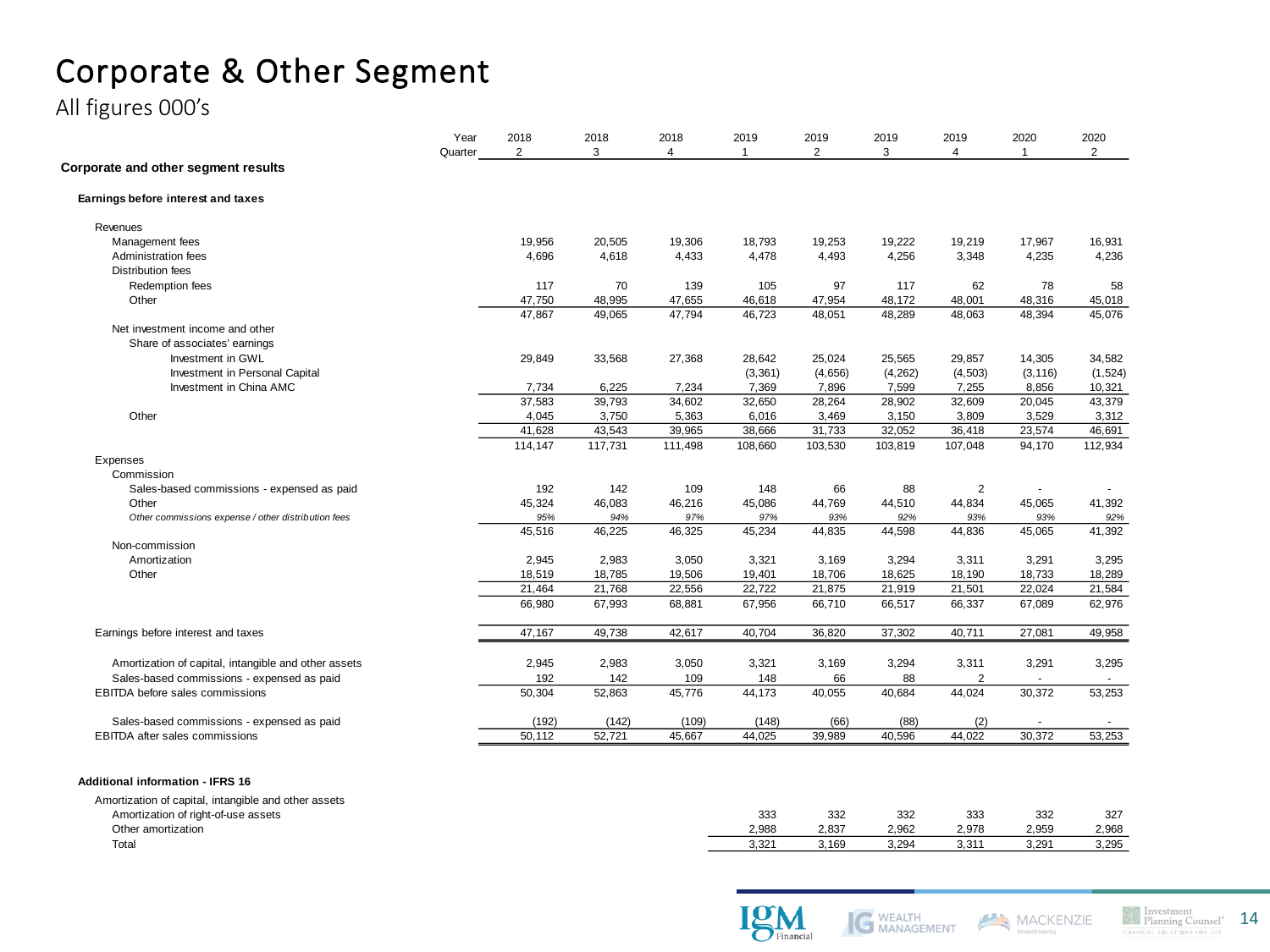## Corporate & Other Segment

### All figures millions, unless otherwise noted

| <u>--</u><br>Year                                                     | 2018           | 2018   | 2018           | 2019<br>$\overline{1}$ | 2019   | 2019   | 2019   | 2020         | 2020           |
|-----------------------------------------------------------------------|----------------|--------|----------------|------------------------|--------|--------|--------|--------------|----------------|
| Quarter<br>Corporate and other segment results                        | $\overline{2}$ | 3      | $\overline{4}$ |                        | 2      | 3      | 4      | $\mathbf{1}$ | $\overline{2}$ |
| <b>Operating metrics</b>                                              |                |        |                |                        |        |        |        |              |                |
|                                                                       |                |        |                |                        |        |        |        |              |                |
| Investment Planning Counsel assets under administration               |                |        |                |                        |        |        |        |              |                |
| <b>Mutual Funds</b>                                                   | 5,562          | 5,532  | 5,125          | 5,426                  | 5,396  | 5,365  | 5,391  | 4,698        | 5,041          |
| Third party and other                                                 | 22,110         | 22,300 | 20,581         | 21,638                 | 21,785 | 21,811 | 22,337 | 19,674       | 21,596         |
|                                                                       | 27,672         | 27,832 | 25,706         | 27,064                 | 27,181 | 27,176 | 27,728 | 24,372       | 26,637         |
| Investment Planning Counsel assets under management (1)               |                |        |                |                        |        |        |        |              |                |
| Opening                                                               | 5,452          | 5,562  | 5,532          | 5,125                  | 5,426  | 5,396  | 5,365  | 5,391        | 4,698          |
| Gross sales                                                           | 252            | 219    | 229            | 219                    | 174    | 154    | 147    | 193          | 110            |
| Redemptions                                                           | 247            | 225    | 294            | 235                    | 256    | 214    | 261    | 274          | 170            |
| Net sales                                                             | 5              | (6)    | (65)           | (16)                   | (82)   | (60)   | (114)  | (81)         | (60)           |
| Investment returns                                                    | 105            | (24)   | (342)          | 317                    | 52     | 29     | 140    | (612)        | 403            |
| <b>Ending assets</b>                                                  | 5,562          | 5,532  | 5,125          | 5,426                  | 5,396  | 5,365  | 5,391  | 4,698        | 5,041          |
| Average assets                                                        | 5,494          | 5,585  | 5,278          | 5,309                  | 5,440  | 5,373  | 5,385  | 5,236        | 4,926          |
| Redemption rate (last twelve month trailing)                          |                |        |                |                        |        |        |        |              |                |
| Long term funds                                                       | 16.9%          | 16.8%  | 19.2%          | 20.1%                  | 20.7%  | 20.9%  | 19.3%  | 20.7%        | 19.3%          |
| Total                                                                 | 17.1%          | 17.1%  | 19.4%          | 20.3%                  | 20.9%  | 21.1%  | 19.5%  | 20.9%        | 19.5%          |
| China Asset Management Co., Ltd.                                      |                |        |                |                        |        |        |        |              |                |
| Assets under management (RMB¥ billions) <sup>(2)</sup>                | 906            |        | 880            |                        | 918    |        | 1,032  |              | 1,248          |
| Assets under management (\$CAD billions) (2)                          | 180            |        | 175            |                        | 175    |        | 192    |              | 240            |
| Personal Capital Corporation <sup>(3)</sup>                           |                |        |                |                        |        |        |        |              |                |
| Carrying value <sup>(4)</sup>                                         |                |        |                | 214                    | 205    | 203    | 195    | 208          | 199            |
| Registered users                                                      |                |        | 2.01           | 2.12                   | 2.22   | 2.32   | 2.41   | 2.52         | 2.60           |
| Assets under management (\$USD)                                       |                |        | 7,807          | 9,215                  | 10,151 | 10,809 | 12,275 | 10,667       | 12,659         |
| Tracked Account Value (\$USD billions)                                |                |        | 637            | 703                    | 748    | 784    | 841    | 847          | 923            |
| Corporate investments - fair value (primarily Wealthsimple & Portag3) |                |        |                | 232                    | 285    | 295    | 301    | 304          | 306            |

#### 1. Includes separately managed accounts.

2. Assets under management excludes China Asset Management Co., Ltd subsidiary assets under management.

- 3. In June 2020, the Company announced that it will sell its equity interest in Personal Capital pursuant to a subsidiary of Lifeco, Empower Retirement, for expected proceeds of \$239.6 million (USD \$176.6 million), with upside through an earn-out of up to an additional \$33.4 million (USD \$24.6 million), subject to the close of the transaction. The Company will record a gain on sale of approximately \$40.9 million up to an additional \$33.4 million from earn-outs subject to currency fluctuations at time of recognition. The transaction is expected to close in the second half of 2020.
- 4. Under the equity method, carrying value is equal to the cost of the investment adjusted for the Company's proportionate share of earnings and changes in foreign exchange rates. In January 2019, the Company invested an additional \$66.8 which increased its voting interest and resulted in the total fair value of \$217 being reclassified from FVTOCI to opening cost under the equity method.





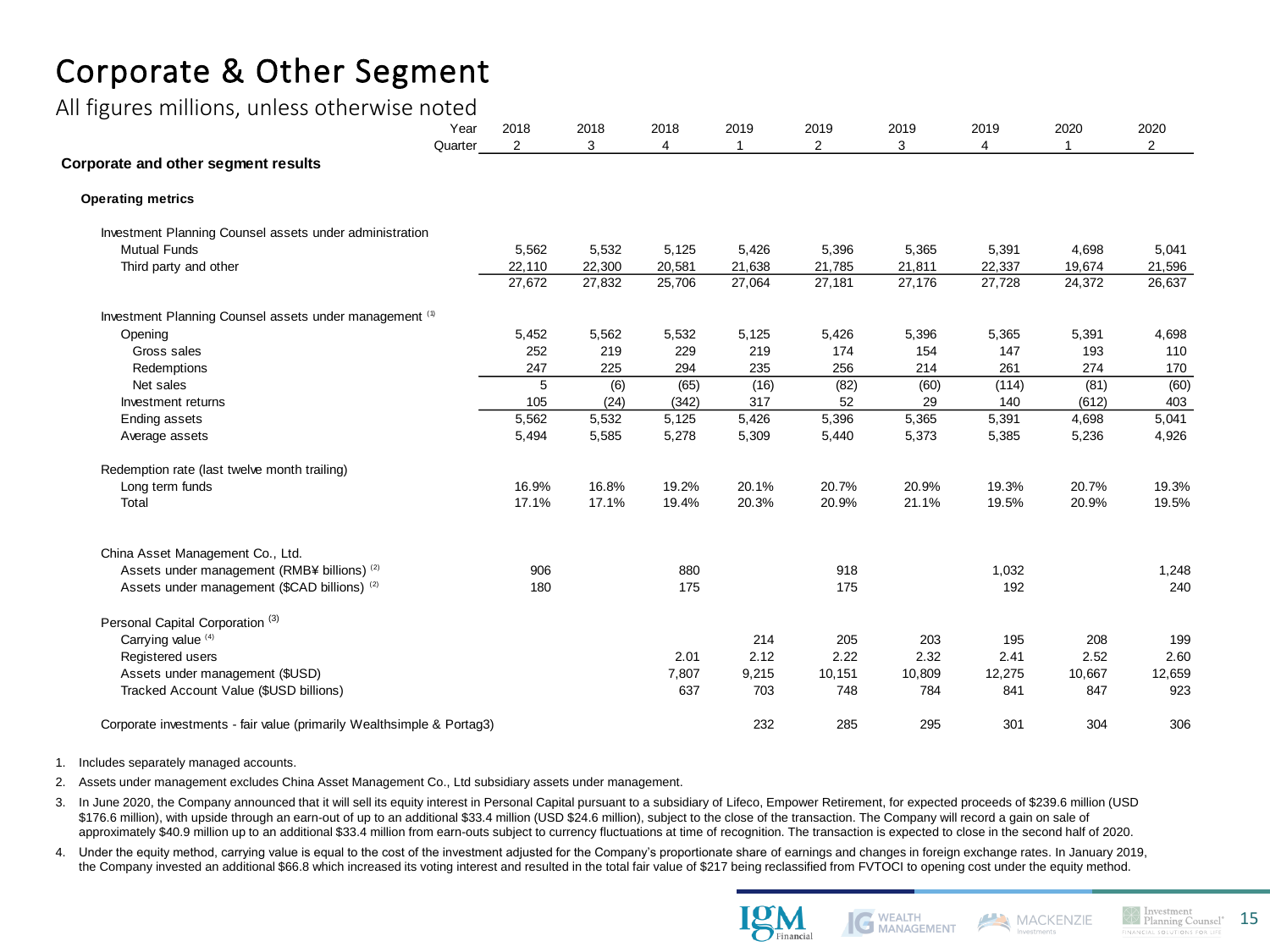### IG Wealth Management– Assets under Management & Administration

All figures millions

|                                                           | Month<br>Apr-19 | May-19       | <b>Jun-19</b> | <b>Jul-19</b> | Aug-19 | Sep-19 | Oct-19 | Nov-19 | Dec-19         | $Jan-20$ | Feb-20   | Mar-20   | Apr-20 | May-20 | <b>Jun-20</b> |
|-----------------------------------------------------------|-----------------|--------------|---------------|---------------|--------|--------|--------|--------|----------------|----------|----------|----------|--------|--------|---------------|
| <b>IG Wealth Management</b><br>Assets under adminstration |                 |              |               |               |        |        |        |        |                |          |          |          |        |        |               |
| Opening AUA                                               | 92,999          | 94,830       | 92.262        | 93,695        | 93,991 | 93.738 | 94.456 | 93,982 | 95,580         | 97,277   | 98.660   | 94.848   | 85,951 | 91.616 | 91,617        |
| <b>Gross Client Inflows</b>                               | 677             | 774          | 734           | 806           | 700    | 684    | 783    | 817    | 865            | 864      | 1,118    | 1,024    | 668    | 599    | 634           |
| <b>Gross Client Outflows</b>                              | 917             | 959          | 808           | 777           | 824    | 821    | 848    | 911    | 817            | 923      | 810      | 892      | 696    | 590    | 677           |
| Net Flows                                                 | (240)           | (186)        | (74)          | 29            | (124)  | (137)  | (65)   | (94)   | 48             | (59)     | 308      | 132      | (28)   | 9      | (43)          |
| Investment returns                                        | 2,071           | (2, 382)     | 1,507         | 267           | (129)  | 855    | (409)  | 1.692  | 1,649          | 1,442    | (4, 120) | (9,029)  | 5.693  | (8)    | 2,070         |
| <b>Ending AUA</b>                                         | 94,830          | 92,262       | 93,695        | 93,991        | 93,738 | 94,456 | 93,982 | 95,580 | 97,277         | 98,660   | 94,848   | 85,951   | 91,616 | 91,617 | 93,644        |
| <b>IG Wealth Management</b>                               |                 |              |               |               |        |        |        |        |                |          |          |          |        |        |               |
| Mutual fund assets under management (1)                   |                 |              |               |               |        |        |        |        |                |          |          |          |        |        |               |
| Opening assets                                            | 89,411          | 91.174       | 88.622        | 90.176        | 90,558 | 90,208 | 90,779 | 91,018 | 92,967         | 93,161   | 94,078   | 90,396   | 81.901 | 86.762 | 88,651        |
| Gross sales                                               | 652             | 741          | 652           | 771           | 656    | 650    | 729    | 727    | 795            | 801      | 995      | 890      | 603    | 568    | 609           |
| Redemptions                                               | 889             | 923          | 770           | 754           | 811    | 803    | 827    | 859    | 812            | 883      | 803      | 1,050    | 691    | 571    | 651           |
| Net sales                                                 | (237)           | (182)        | (118)         | 17            | (155)  | (153)  | (98)   | (132)  | (17)           | (82)     | 192      | (160)    | (88)   | (3)    | (42)          |
| Investment returns                                        | 2,000           | (2,370)      | 1,672         | 365           | (195)  | 724    | 337    | 2,081  | 211            | 999      | (3, 874) | (8, 335) | 4,949  | 1,892  | 924           |
| <b>Ending assets</b>                                      | 91,174          | 88,622       | 90,176        | 90,558        | 90,208 | 90,779 | 91,018 | 92,967 | 93,161         | 94,078   | 90,396   | 81,901   | 86,762 | 88,651 | 89,533        |
| <b>IG Wealth Management</b>                               |                 |              |               |               |        |        |        |        |                |          |          |          |        |        |               |
| Long Term Mutual fund assets under management             |                 |              |               |               |        |        |        |        |                |          |          |          |        |        |               |
| Opening assets                                            | 88,738          | 90,492       | 87,933        | 89,510        | 89,936 | 89,589 | 90,161 | 90,411 | 92,369         | 92,567   | 93,487   | 89,796   | 81,080 | 85,928 | 87,836        |
| Gross sales                                               | 625             | 711          | 624           | 749           | 637    | 629    | 703    | 693    | 772            | 784      | 976      | 848      | 575    | 544    | 590           |
| Redemptions                                               | 838             | 864          | 713           | 703           | 764    | 764    | 778    | 814    | 765            | 839      | 761      | 988      | 637    | 536    | 603           |
| Net sales                                                 | (213)           | (153)        | (89)          | 46            | (127)  | (135)  | (75)   | (121)  | $\overline{7}$ | (55)     | 215      | (140)    | (62)   | 8      | (13)          |
| Net transfers from / (to) short term funds                |                 | (32)<br>(37) | (7)           | 16            | (26)   | (18)   | (13)   | (2)    | (21)           | (24)     | (31)     | (240)    | (40)   | 6      | (10)          |
| Investment returns                                        | .999            | (2, 369)     | 1,673         | 364           | (194)  | 725    | 338    | 2,081  | 212            | 999      | (3, 875) | (8, 336) | 4,950  | 1,894  | 924           |
| <b>Ending assets</b>                                      | 90,492          | 87,933       | 89,510        | 89,936        | 89,589 | 90,161 | 90.411 | 92,369 | 92,567         | 93,487   | 89,796   | 81,080   | 85,928 | 87,836 | 88,737        |



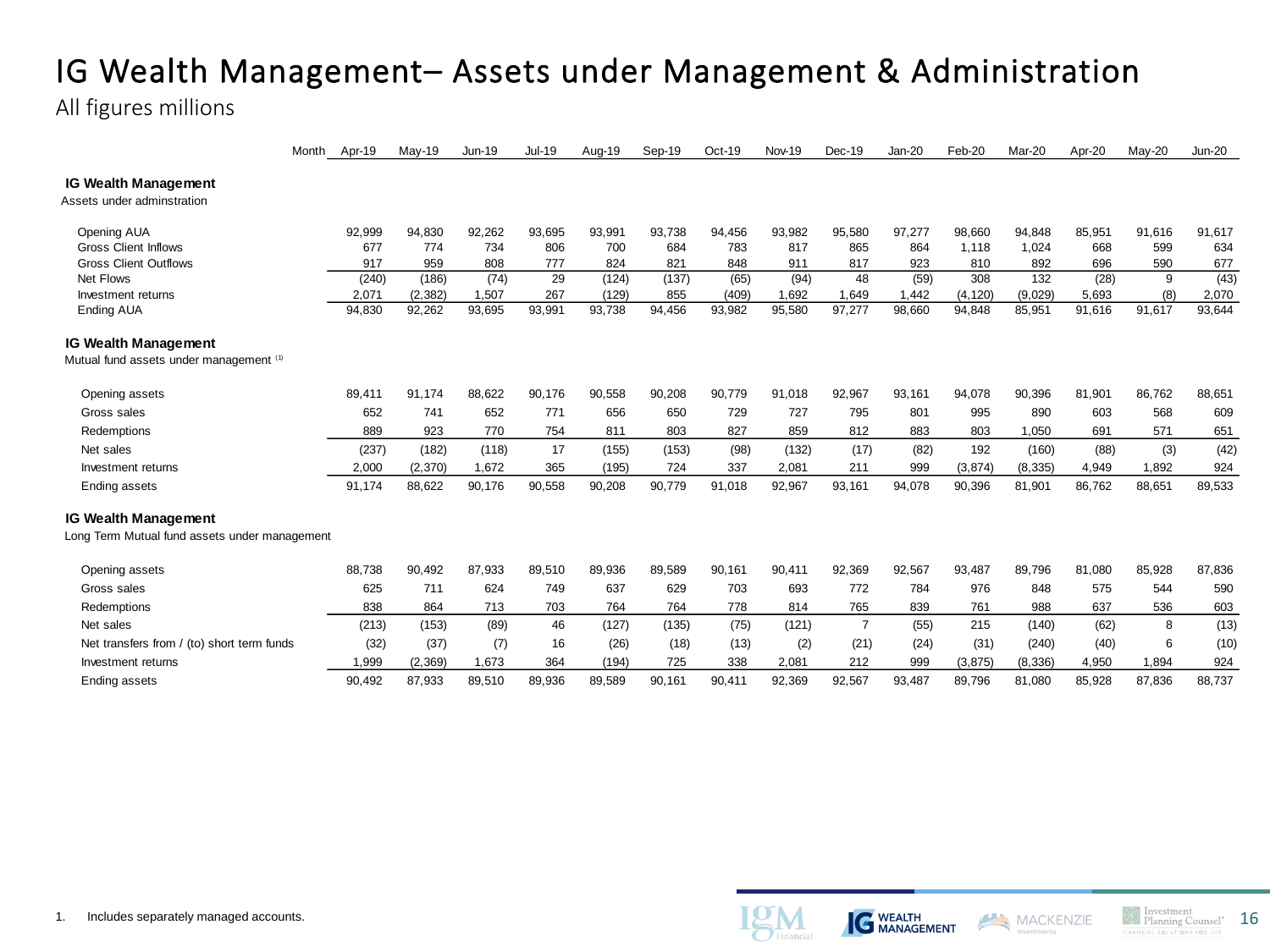# Mackenzie – Investment Fund Assets

All figures millions

|                                               | Month | Apr-19 | $May-19$ | <b>Jun-19</b> | <b>Jul-19</b> | Aug-19 | Sep-19 | Oct-19 | Nov-19 | Dec-19 | $Jan-20$ | Feb-20  | Mar-20  | Apr-20 | $May-20$ | <b>Jun-20</b> |
|-----------------------------------------------|-------|--------|----------|---------------|---------------|--------|--------|--------|--------|--------|----------|---------|---------|--------|----------|---------------|
| <b>Mackenzie</b>                              |       |        |          |               |               |        |        |        |        |        |          |         |         |        |          |               |
| Mutual fund assets under management           |       |        |          |               |               |        |        |        |        |        |          |         |         |        |          |               |
| Opening assets                                |       | 57.694 | 58.838   | 57.352        | 58.864        | 59.205 | 59.050 | 59.275 | 59,364 | 60,676 | 60,838   | 61,856  | 59,613  | 54.288 | 58.013   | 59,477        |
| Gross sales                                   |       | 763    | 943      | 835           | 830           | 675    | 748    | 811    | 894    | 882    | 1.195    | 1,272   | 1.189   | 856    | 813      | 836           |
| Redemptions                                   |       | 806    | 838      | 690           | 683           | 708    | 723    | 868    | 902    | 799    | 928      | 895     | 1,478   | 702    | 729      | 698           |
| Net sales                                     |       | (43)   | 105      | 145           | 147           | (33)   | 25     | (57)   | (8)    | 83     | 267      | 377     | (289)   | 154    | 84       | 138           |
| Investment returns                            |       | 1,187  | (1, 591) | 1,367         | 194           | (122)  | 200    | 146    | 1,320  | 79     | 751      | (2,620) | (5,036) | 3.571  | 1.380    | 517           |
| Ending assets                                 |       | 58,838 | 57,352   | 58,864        | 59,205        | 59,050 | 59,275 | 59,364 | 60,676 | 60,838 | 61,856   | 59,613  | 54,288  | 58,013 | 59,477   | 60,132        |
| <b>Mackenzie</b>                              |       |        |          |               |               |        |        |        |        |        |          |         |         |        |          |               |
| Long Term Mutual fund assets under management |       |        |          |               |               |        |        |        |        |        |          |         |         |        |          |               |
| Opening assets                                |       | 57.225 | 58.366   | 56.883        | 58.392        | 58.726 | 58.565 | 58.783 | 58.884 | 60.199 | 60.360   | 61.391  | 59.133  | 53.542 | 57.248   | 58,709        |
| Gross sales                                   |       | 721    | 903      | 787           | 783           | 634    | 692    | 763    | 855    | 832    | 1,158    | 1,222   | 1,077   | 775    | 751      | 785           |
| Redemptions                                   |       | 780    | 811      | 662           | 658           | 682    | 681    | 826    | 878    | 765    | 891      | 869     | 1,440   | 653    | 687      | 668           |
| Net sales                                     |       | (59)   | 92       | 125           | 125           | (48)   | 11     | (63)   | (23)   | 67     | 267      | 353     | (363)   | 122    | 64       | 117           |
| Net transfers from / (to) short term funds    |       | 14     | 16       | 18            | 16            | 10     | 6      | 19     | 18     | 15     | 14       | 9       | (193)   | 13     | 17       | 34            |
| Investment returns                            |       | 1.186  | (1,591)  | 1.366         | 193           | (123)  | 201    | 145    | 1.320  | 79     | 750      | (2,620) | (5,035) | 3.571  | 1.380    | 517           |
| Ending assets                                 |       | 58,366 | 56,883   | 58,392        | 58,726        | 58,565 | 58,783 | 58,884 | 60,199 | 60,360 | 61,391   | 59,133  | 53,542  | 57,248 | 58,709   | 59,377        |
| <b>Mackenzie</b>                              |       |        |          |               |               |        |        |        |        |        |          |         |         |        |          |               |
| ETF assets under management (1)               |       |        |          |               |               |        |        |        |        |        |          |         |         |        |          |               |
| Opening assets                                |       | 3,330  | 3.449    | 3,422         | 3,454         | 3,815  | 3,979  | 4,051  | 4.168  | 4,320  | 4,749    | 4,989   | 5,811   | 5,255  | 5,570    | 5,718         |
| Net creations                                 |       | 73     | 16       | (1)           | 344           | 156    | 97     | 113    | 114    | 419    | 172      | 955     | (112)   | 47     | 23       | 867           |
| Investment returns                            |       | 46     | (43)     | 33            | 17            | 8      | (25)   | 4      | 38     | 10     | 68       | (133)   | (444)   | 268    | 125      | 57            |
| Ending assets                                 |       | 3,449  | 3,422    | 3,454         | 3,815         | 3,979  | 4,051  | 4,168  | 4,320  | 4,749  | 4,989    | 5,811   | 5,255   | 5,570  | 5,718    | 6,642         |
| Mackenzie                                     |       |        |          |               |               |        |        |        |        |        |          |         |         |        |          |               |
| Fund of funds ETF                             |       | 945    | 928      | 923           | 1.068         | 1,097  | 1.176  | 1,224  | 1,254  | 1,596  | 1,723    | 1,956   | 1,766   | 1,869  | 1,925    | 2,195         |
| Investment Funds assets under management      |       | 61,342 | 59,846   | 61,395        | 61,952        | 61,932 | 62,150 | 62,308 | 63,742 | 63,991 | 65,122   | 63,468  | 57,777  | 61,714 | 63,270   | 64,579        |